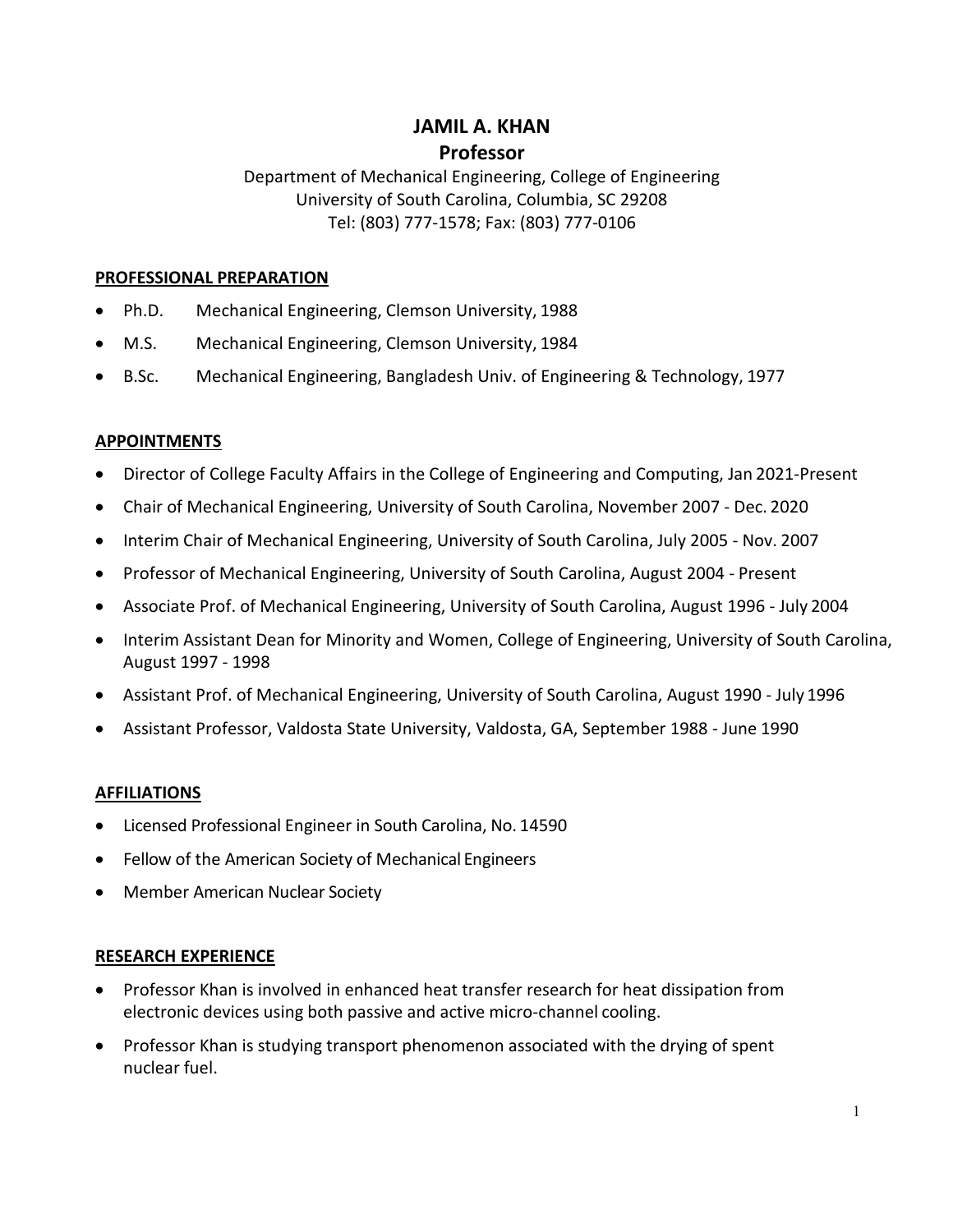- Professor Khan has developed experimental and computational research to understand coupled phase change, heat, and mass transfer associated with the welding processes.
- Professor Khan has been involved with the Ship System Thermal Management (SSTM) initiative sponsored by ONR for the last four years. As part of this initiative he has developed and incorporated several thermal models for dynamic simulation in the Virtual Test Bed (funded by ONR).
- Professor Khan has performed research in thermal management issues related to high band gap devices fabricated with Gallium Nitride (funded by CMAT, SC).
- Professor Khan has developed dynamic thermo-chemical models of tubular Solid Oxide Fuel Cells for hybrid power generating systems (funded by ESRDC consortium, ONR).
- Professor Khan has studied fluid flow and pressure drop related to micro-channel flow for Accelerator Production of Tritium (funded by DOE SCUREF).

### **AWARDS AND HONORS**

- Joseph M. Biedenbach Distinguished Service Award (College of Engineering and Computing) 2018
- Research Achievement Award (College of Engineering and Computing) 2017
- Mechanical Engineering Professor of the Year Award (2012-2013)
- Fellow of the American Society of Mechanical Engineers, 2007
- Finalist Mungo Graduate Teaching Award, 2002 and 2004
- Litman Teaching Award, College of Engineering, USC, 1999 (highest teaching award of the college, awarded to 1 faculty per year)
- Mungo Teaching Award (University of South Carolina Teaching Award), 1996
- Professor of the Year, Pi Tau Sigma (Mechanical Engineering Honors Society), 1996
- Teacher of the Year, National Society of Black Engineers, 1993
- Best Teacher of the Year, National Society of Black Engineers, 1994
- Lilly Teaching Fellow, University of South Carolina, 1992 93
- Outstanding Graduate Teaching Assistant, Clemson University, 1988

### **LEADERSHIP AND MANAGEMENT EXPERIENCE**

- Director of College Faculty Affairs in the College of Engineering and Computing
- Chair of Mechanical Engineering, University of South Carolina, November 2007 Dec. 2020
- Interim Chair of Mechanical Engineering, University of South Carolina, July 2005 November 2007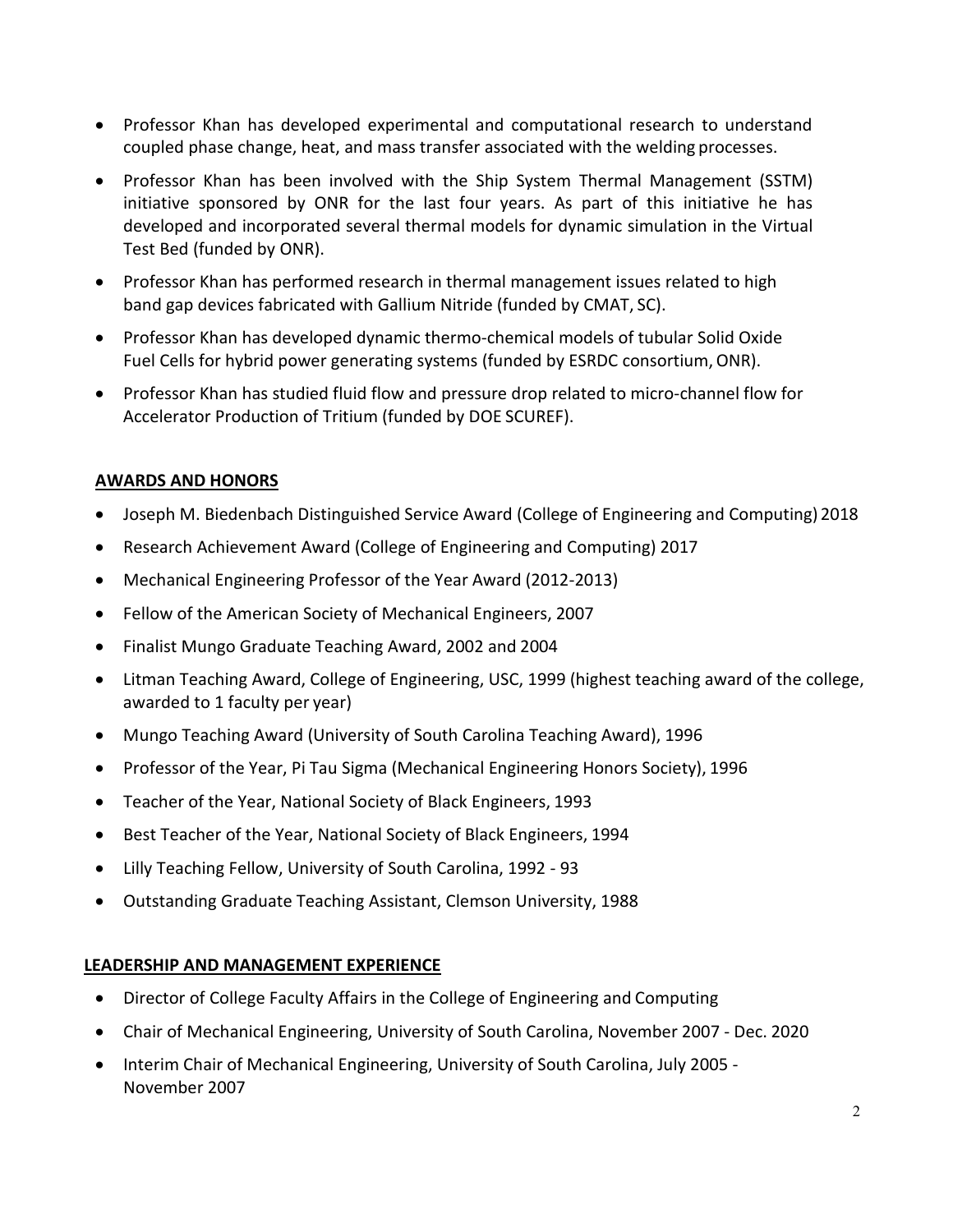- Interim Assistant Dean for Minority and Women, College of Engineering, USC, August 1997 - 1998
- Director of Undergraduate Studies, Department of Mechanical Engineering, USCAugust 2002 - June 2005
- Member Advisory Board USC TRIO Program 2010-present. The TRIO Programs (TRIO) are Federal outreach and student services programs designed to identify and provide services for individuals from disadvantaged backgrounds.
- Chair, USC Budget Committee (2004 2005), Member 2002-2004

### **FUNDED RESEARCH**

# *RECENT FUNDED PROJECTS AS PRINCIPAL INVESTIGATOR (PI) – TOTAL \$ 4.994 MILLION:*

- 1. "Characterization of SIC Composite Cladding Fuel Rod", \$ 22,470, Westinghouse Electric Company LLC, 4/1/2018 – 12/31/2022
- 2. "Themal-Hydraulic Test to Determine Flow Resistance and Heat Transfer Coefficients for Coated Fuel Caldding Design", \$ 81,000, Westinghouse Electric Company LLC, 4/1/2018 – 12/31/2020.
- 3.University of South Carolina Nuclear Engineering Faculty Excellence Program", T. Knight (Co-PI), \$450,000, Nuclear Regulatory Commission, 8/4/2011-8/3/2015.
- 4. "Remote Ultrasonic Diagnostics of Material Damage under High Radiation and High Temperatures", \$402,107, Westinghouse Electric Co. LLC, 6/24/2002-12/31/2020.
- 5. "Conducting Heat Transfer Measurements of Nanoparticle Enhanced Ionic Liquids (NEILS)", \$100,203, SC Universities Research & Education Foundation (SCUREF)/Department of Energy, 5/19/2010- 9/5/2012.
- 6. "Professional Development Training and Support Fellowship", \$76,187, Sandia National Laboratories/Department of Energy, 10/18/2011 - 7/31/2012.
- 7. "Professional Development Opportunity Fellowship Program", \$490,857, Sandia National Laboratories/Department of Energy, 4/7/2008 - 9/30/2011.
- 8. "NRC New Generation Nuclear Engineering Faculty Development Program", \$375,000, Nuclear Regulatory Commission, 08/01/2008 - 07/31/2011.
- 9. "Center of Economic Excellence for Nuclear Science and Technology", T. Knight (Co-PI), A. Bayoumi (Co-PI) \$3,000,000, SC General Assembly, 7/1/2010 - 6/30/2050.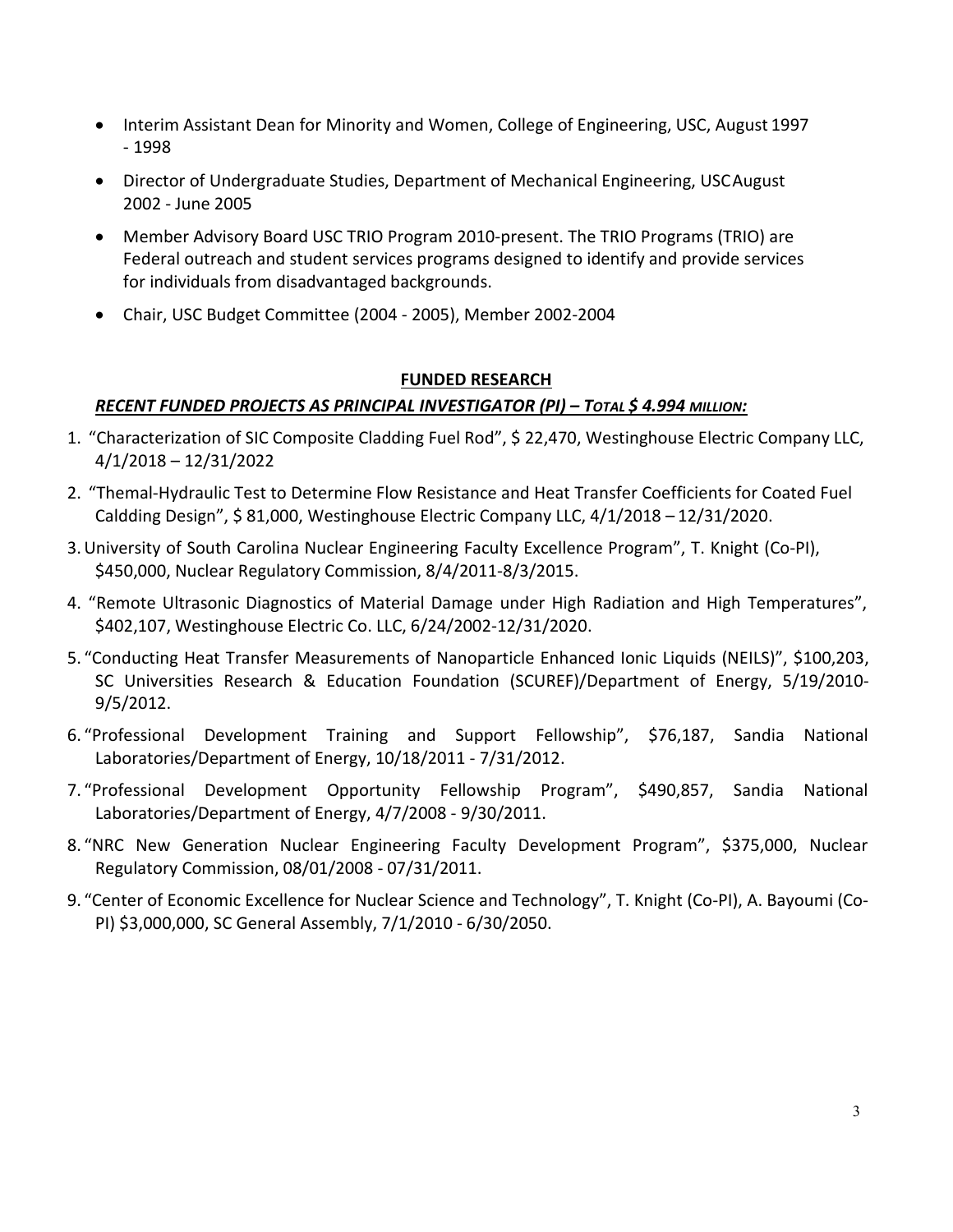# *RECENT FUNDED PROJECTS AS CO-PRINCIPAL INVESTIGATOR (CO-PI) Total \$26.46 million. J. Khan's Share (\$ 3,897,000).*

- 10. "Talent and Technology for Navy and Energy Systems" Navatek LLC/Office of Naval Research/DOD, \$ 3,973,878, 07/2020 – 07/19/2023
- 11. Co-Principal Investigator, U.S. Nuclear Regulatory Commission (NRC), Experimental Testingand Evaluation of Boral Performance in Spent Fuel Storage and Transportation, 5/16/2018 to 5/15/2020, \$555,000
- 12. "Aluminum-Clad Spent Nuclear Fuel Management", T. Knight (PI), J. Khan (co-PI), T. Farouk (co-PI), Y. Wang (co-PI), Batell Energy Alliance, LLC/Idaho National Lab, \$ 400223, 8/16/2018 – 01/21/2021.

13. "Electric Ship Research and Development (ESRDC FY17-21)" R. Dougal (PI), H. Ginn (Co-PI), E. Santi (Co-PI), A. Benigni (Co-PI), C. Li (Co-PI), \$8,280,578, Office of Naval Research, 8/1/2016–to-7/31/2021.

- 14. "Experimental Determination and Modeling of Used Fuel Drying by Vacuum and Gas Circulation for Dry Cask Storage", T. Knight (PI), J. Khan, J. Tarbutton, T. Farouk and J. Ritter (co-PIs), \$4,000,000, DOE Integrated Research Project, 10/1/2014 to 9/30/2017.
- 15. "Center of Economic Excellence for Nuclear Science Strategies", T. Knight (PI), \$3,000,000, SC General Assembly, 7/1/2010 - 6/30/2015.
- 16. "DOE Nuclear Engineering Scholarship and Fellowship Program at USC", T. Knight (PI), \$170,000, US Department of Energy, 7/1/2009 - 6/30/2017.
- 17. "EPRI: On-demand Sweating-Boosted Air Cooled Heat-Pipe Condensers for Green Power Plants", C. Li (PI), T. Farouk (Co-PI), X. Huang (Co-PI), \$670,729, National Science Foundation (NSF), 5/1/2014 - 4/30/2017.
- 18. "ESRDC Designing and Powering the Future Fleet", R. Dougal (PI), H. Ginn (Co-PI), E. Santi (Co-PI), C. Li (Co-PI), \$1,925,608, Office of Naval Research, 2/1/2014 - 1/31/2017.
- 19. "Explore a Unified, Ultra-efficient, and Gravity-insensitive Flow Boiling Regime for Space Missions", C. Li (PI), \$750,000, NASA EPSCoR, 7/9/2014 - 7/8/2017.
- 20. "Mechanisms of Enhanced Flow Boiling with High Frequency Self-modulated Microbubble-switched Oscillations", C. Li (PI), \$286,184, Office of Naval Research, 6/1/2012 - 6/30/2015.
- 21. "University of South Carolina Next Generation Nuclear Engineer Fellowship Program", T. Knight (PI), \$381,016, Nuclear Regulatory Commission, 5/1/2010-4/30/2015.
- 22. "MRI: Development of a Multifunctional Far-Field Nanoscopic System for Multidisciplinary Research", G. Wang (PI), K. Reifsnider (Co-PI), Q. Wang (Co-PI), \$599,268, National Science Foundation, 1/15/2011 - 6/30/2015.
- 23. "Advanced Nuclear Materials Laboratory Enhancements", T. Knight (PI), D. Kaoumi (Co-PI), \$200,500, Department of Energy, 9/1/2010 - 8/31/2011.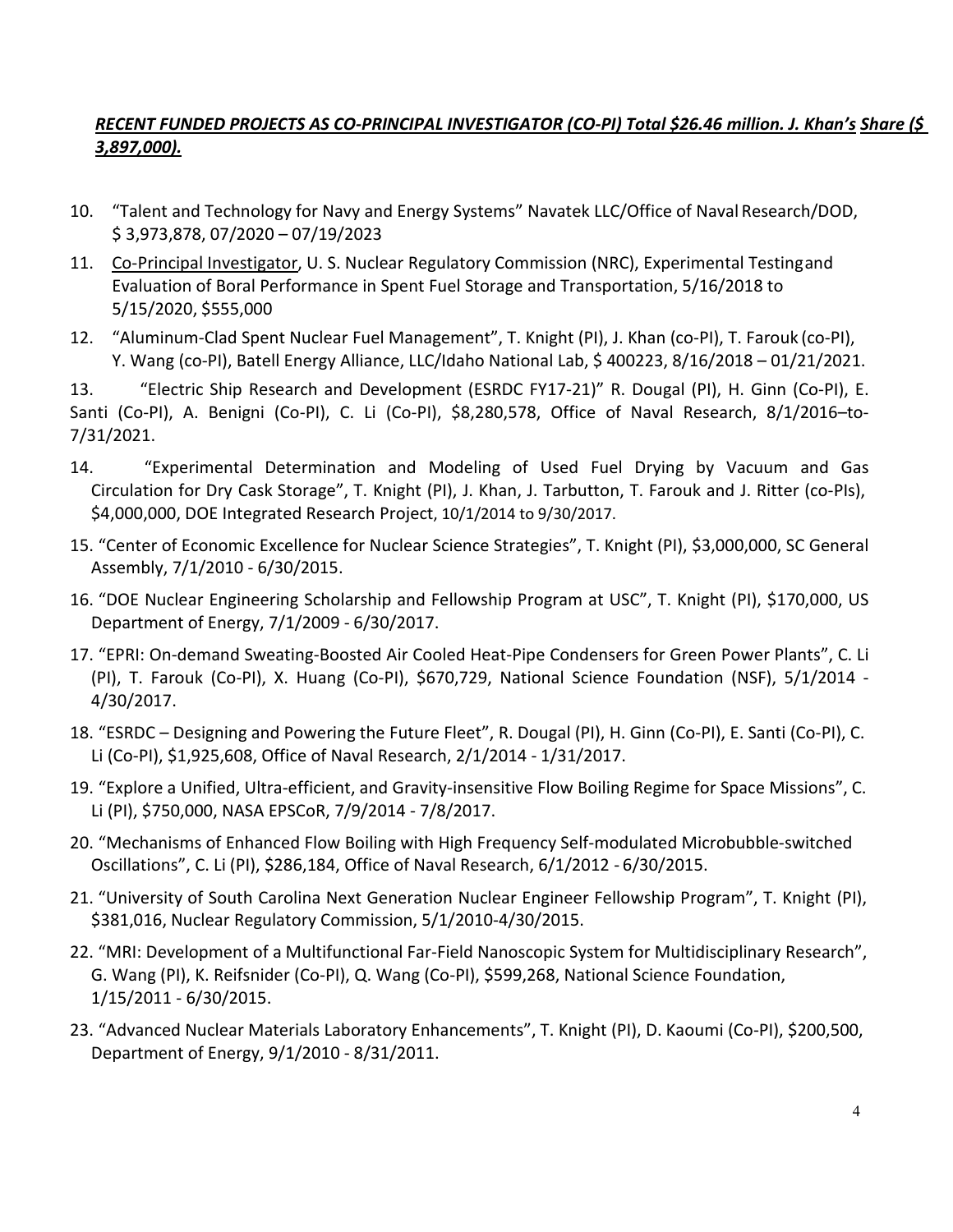- 24. "NRC Next Generation Engineer Scholarship Program", T. Knight (PI), \$59,825, Nuclear Regulatory Commission, 7/01/2009 - 6/30/2011.
- 25. "Copper Air Quality Program", C. Feigley (PI), \$1,154,064, Advanced Technology Institute/USAMRMC, 5/3/2007 - 06/30/2011.
- 26. "High Speed Turbo-Generator: Test Stand Simulator Including Turbine Engine Emulator", R. Dougal (PI), A. Monti (Co-PI), \$119,998, Office of Naval Research/Department of Defense, 11/7/2007 - 4/30/2010.

# *OTHER FUNDED PROJECTS (PIs are identified in the parenthesis) Total \$ 6.287 million, Total Khan's Share ( \$ 3,492,000)*

- 27. "JIDOKA Project Technical Proposal" Huhns, M. (PI), Vargas, J., Khan, J. A., \$640,043, US Army TACOM, 2003 - 2005.
- 28. "An Innovative High Thermal Conductivity Fuel Design" Khan, J. A (PI), and Tulenko, J., \$330,078, DOE, June 2004 - 07.
- 29. "Investigating Principles of Workroom Exposure using CFD and Experiments" Feigley, C.E. (PI) and, Khan, J.A., \$607,228, DHHS/NIOSH, 2001 - 2004.
- 30. "Departure from Nucleate Boiling and Pressure Drop Studies of Nuclear Rod Bundles" Khan, J.A. (PI), \$85,000, Westinghouse Co., 2003 - 2004.
- 31. "Computational Investigation of the Combustion Process for a Micro-Turbine" Khan, J.A. (PI), \$9,652, Doty Scientific Co., 2002 - 2003.
- 32. "Enhancement of an Existing Thermal Model for Friction Stir Welding To Make it User-friendly" Khan, J.A., and Reynolds, A. P. (PI), \$5,000, US Navy (Naval Surface Warfare Center, Carderock Division), 2003.
- 33. "Research Activities to Support Consolidated Systems, Inc." Khan, J.A. (PI), and Bayoumi, A.E., \$27,676, Consolidated Systems, Inc., 2003.
- 34. "Creating Detailed Graphical Drawing of a Scaffolding System" Khan, J. A. (PI) and Rhodes, C.A., \$35,000, Mid Mid-Atlantic Scaffold Inc., \$35,000.
- 35. "Computational and Experimental Analysis of the Effectiveness of Argon Reservoir" Khan, J. A. (PI), \$138,820, SCUREF/DoE, 2001-2002.
- 36. "Novel High Pressure Waterjet Technologies for Hazardous Waste Minimization" Khan, J.A. (PI), Deng, X., Bayoumi A.E., \$32,000, SC HWMF, 2000 - 2001.
- 37. "Experimental and Analytical Investigation of Temperature Effect During Gas-Spring Production" Khan, J.A. (PI), \$39,115, AVM/ARVIN Inc., 2000 - 2001.
- 38. "Dynamic Testing of Celotex" Khan, J.A. (PI), Rhodes, C. A., \$23,112, SCUREF, 2000 2001.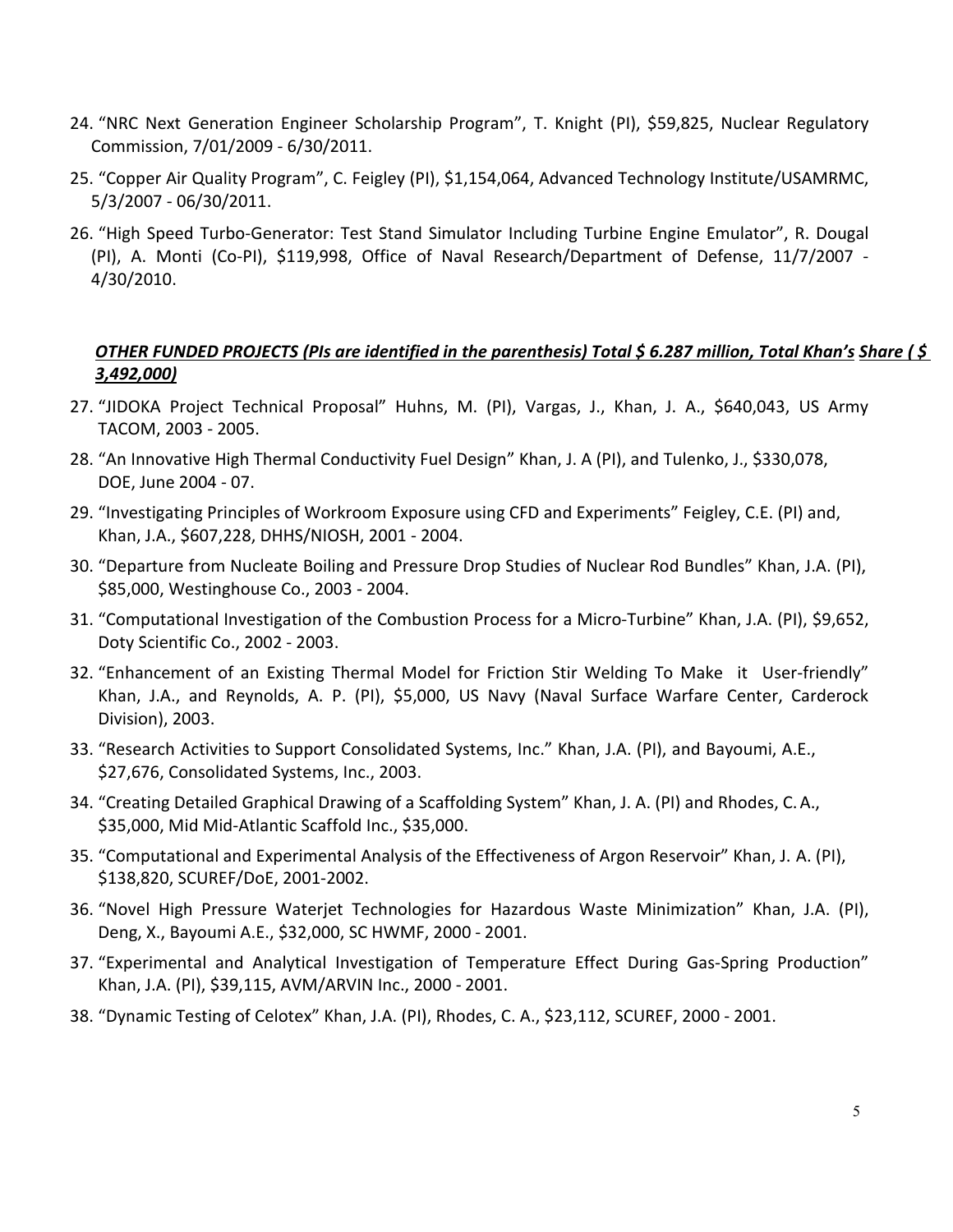- 39. "Development of Coupled Thermal, Mechanical, and Material Transport Models of the Friction Stir Welding Process" Reynolds, A.P. (PI), Deng, X., and Khan, J.A., \$ 341,000, NSF, 1999 - 2002.
- 40. "Experimental Investigation of Cross-Flow between Two Parallel Microchannels for APT Project" Khan, J.A. (PI), Rhodes, C.A., \$78,444, DOE/Univ. Support for APT, 1997 - 1998.
- 41. "Contact Conductance of Lead and Aluminum" Khan, J.A. (PI), Rhodes, C.A., \$39,577, SCUREF/APT Project, 1997 - 1998.
- 42. "Evaluating Models for Airborne Workroom Contaminants" Feigley, C.E. (PI), Khan, J.A., \$46,906, DHHS Public Health Services, 1997 - 1998.
- 43. "Enhancement of Mechanics and Materials Research Cluster to Evaluate and Improve the Strength of Structural Joints in Transportation System" Chao, Y.C (PI), Khan, J.A., Sutton, M. A., Reynolds, T., Deng, X., \$2,800,000, NSF/EPSCoR, 1996 - 1999.
- 44. "Graduate Research Traineeship in Environmentally Conscious Manufacturing" Peters, W. H. (PI), Khan, J. A. Matthews, M. A., Ritter, J. A. Bolton, C. L., \$562,500, NSF, 1995 - 1999.
- 45. "Testing and Design of Air Handling System for PEM-DF2 Power Plant" Khan, J.A. (PI), \$50,000, Analytic Power Corp., 1995 - 96.
- 46. "Natural Convection within Flooded Cavity Space About a Single Ladder" Khan, J. A. (PI), Curtis Rhodes, \$9,638, SCREF APT-Project, 1997 June.
- 47. "SC 33/50 Pollution Prevention: Reduction of EPA Targeted 17 Priority Pollutants" Khan, J.A. (PI), Morse, J.S., \$50,000, SCHWMF, 1994 - 1995.
- 48. "Investigation of Destruction Removal Efficiency (DRE) and Nox Formation with a Flameless Thermal Oxidation Process" Khan, J. A. (PI), \$14,800, HWMF, 1995.
- 49. "Design and Fabrication of a Low Speed (Mach No. = 0.2) Wind Tunnel for Mechanical Engineering" Khan, J.A., Hawkins, L.E., Wally Peters, \$130,000, Thermal Engineering Corp., 1995 - 1996.
- 50. "An Interdisciplinary Course in Environmentally Conscious Manufacturing" Matthews, M.A. (PI), Bolton, C.L., Khan, J.A., \$2,670, USC Instruction-al Grant, 1995.
- 51. "Multimedia Teaching Modules for Materials Science and Engineering Courses" Lyons, J. (PI), Khan, J. A., \$30,000, Gateway NSF, 1995 - 1996.
- 52. "Multimedia Teaching Modules for Materials Science and Engineering Courses" Lyons, J. (PI), Khan, J. A., and Sutton, M.A., \$38,354, Gateway NSF, 1996 - 1997.
- 53. "Restructuring applied Thermodynamics" Morse, J.S. (PI), Khan, J.A., Miller, D.L., \$5,700, Gateway NSF, 1993 - 1994.
- 54. "SC 33/50 Technical Assistance Program" Smith, R.L (PI), Khan, J.A., Morse, J.S., \$50,000, SCUREF, 1993 - 1994.
- 55. "Hazardous Waste Reduction through Technology Transfer a Unit Operations Approach to Waste Minimization" Smith, R.L (PI), Khan, J.A., Morse, J.S., \$59,206, SCUREF, 1992 - 1993.
- 56. "Performance Evaluation of a Compact Heat Exchanger" Khan, J. A. (PI), \$5,000, Doty Scientific, 1990 - 1991.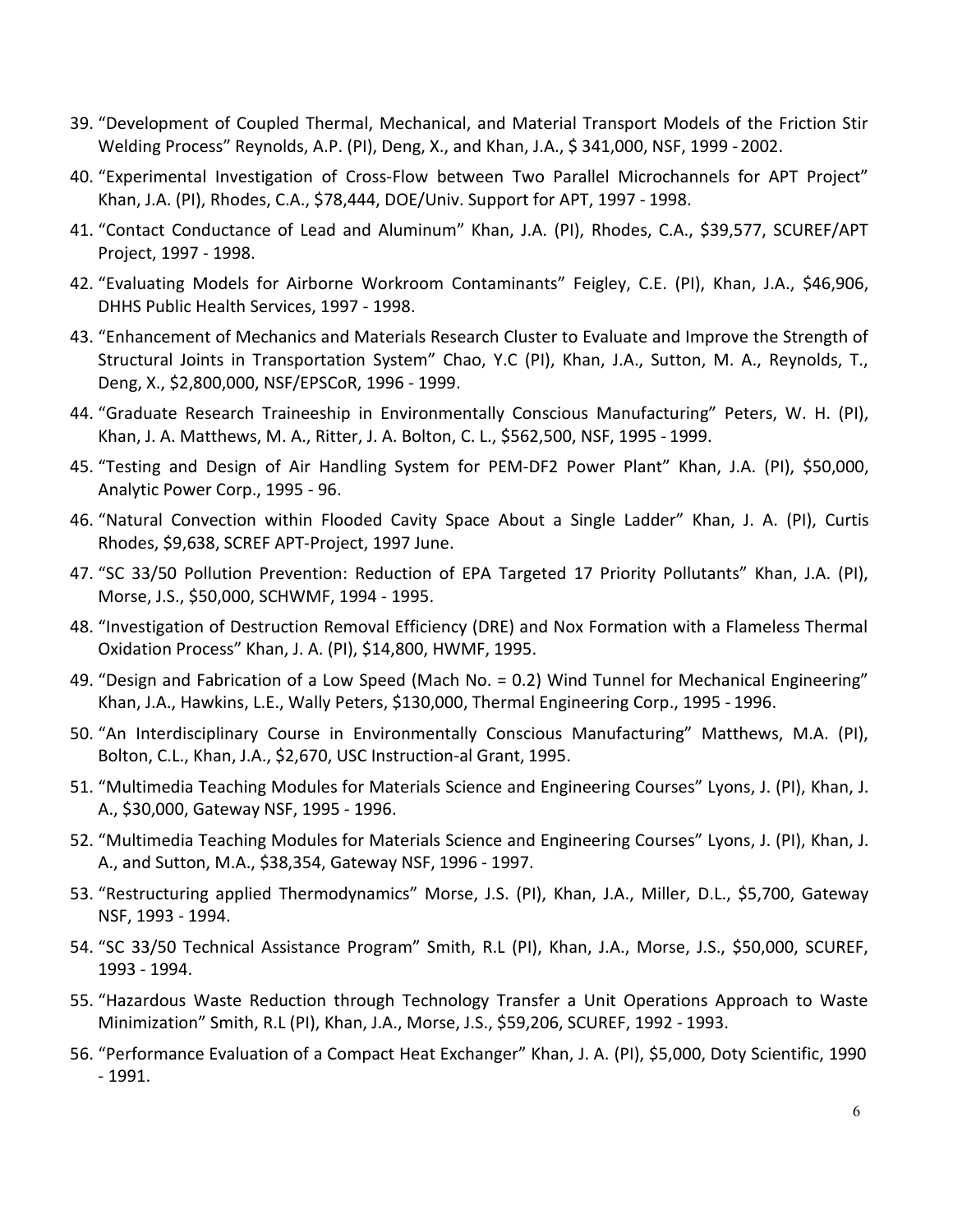### **BOOK CHAPTER:**

Smith, R. L. and Khan, J. A., "Unit Operations Database for Transferring Waste Minimization Solutions," CHAPTER 11, pp. 133-148, in Waste Minimization Through Process Design, Ed. Alan Rossiter, McGraw Hill, NY, 1995

#### **REFEREED ARTICLES IN PRINT**

(As of February 9, 2021; *his work has been cited more than 4452 times, with an i10-index of 95 and Hfactor of 35*; Google Scholar,

[https://scholar.google.com/citations?hl=en&user=gslquaQAAAAJ&view\\_op=list\\_works&sortby=pubdat](https://scholar.google.com/citations?hl=en&user=gslquaQAAAAJ&view_op=list_works&sortby=pubdate) [e \)](https://scholar.google.com/citations?hl=en&user=gslquaQAAAAJ&view_op=list_works&sortby=pubdate):

#### *Journals:*

- J-107 AS Salman, NM Abdulrazzaq, A Tikadar, SK Oudah**, JA Khan, "**Parametric study of heat transfer characteristics of enhanced surfaces in a spray cooling system: An experimental investigation", *Applied Thermal Engineering*, Volume 183, year 2021, pp. 115824
- J-106 **JA Khan**, TW Knight, SB Pakala, W Jiang, R Fang, JS Tulenko, "Enhanced thermal conductivity for LWR fuel", *Nuclear Science and Engineering,* year 2020.
- J-105 K Egab, M Alwazzan, B Peng, SK Oudah, Z Guo, X Dai, **J Khan,** C Li, "Enhancing filmwise and dropwise condensation using a hybrid wettability contrast mechanism: Circular patterns", *International Journal of Heat and Mass Transfer*, Volume 154, year 2020, pp. 119640.
- J-104 SK Oudah, R. Fang, A Tikadar, AS Salman, **J Khan,** "An experimental investigation of the effect of multiple inlet restrictors on the heat transfer and pressure drop in a flow boiling microchannel heat sink", *International Journal of Heat and Mass Transfer*, Volume 153, year 2020, pp. 119582
- J-103 S Saha, **J Khan**, T Farouk, "Numerical study of evaporation assisted hybrid cooling for thermal powerplant application", *Applied Thermal Engineering*, Volume 166 (2020), pp. 114677.
- J-102 A Tikadar, TC Paul, SK Oudah, NM Abdulrazzaq, AS Salman, **JA Khan,** "Enhancing thermalhydraulic performance of counter flow mini-channel heat sinks utilizing secondary flow: Numerical study with experimental validation", *International Communications in Heat and Mass Transfer*, Volume 111 (2020), pp. 104447
- J-101 DA McCants, AM Hayes, TC Paul, **JA Khan**, AH Shaaban, "Experimental Investigation of Heat Transfer Enhancement of CuO–Water and ZnO–Water Nanofluids Flowing Over a Heated Plate", *Journal of Thermal Science and Engineering Applications* Volume 11 (4), Year 2019, pp. 041015.
- J-100 S Saha, A Tikadar, TW Knight, **JA Khan**, TI Farouk, "Can an Analytical Model be Employed for Simulating Used Fuel Vacuum Drying Process?", *ANS Transactions* , Volume 121 (1) (2019), pp. 175-178.
- J-99 A Tikadar, S Saha, TW Knight, TI Farouk, **JA Khan,** "CFD Framework for Used Fuel Vacuum Drying Application", *ANS Transactions* Volume 121 (1) (2019), pp. 179-182.
- J-98 A. Tikadar, SK Oudah, TC Paul, AS Salman, A Morshed, **JA Khan "**Parametric study on thermal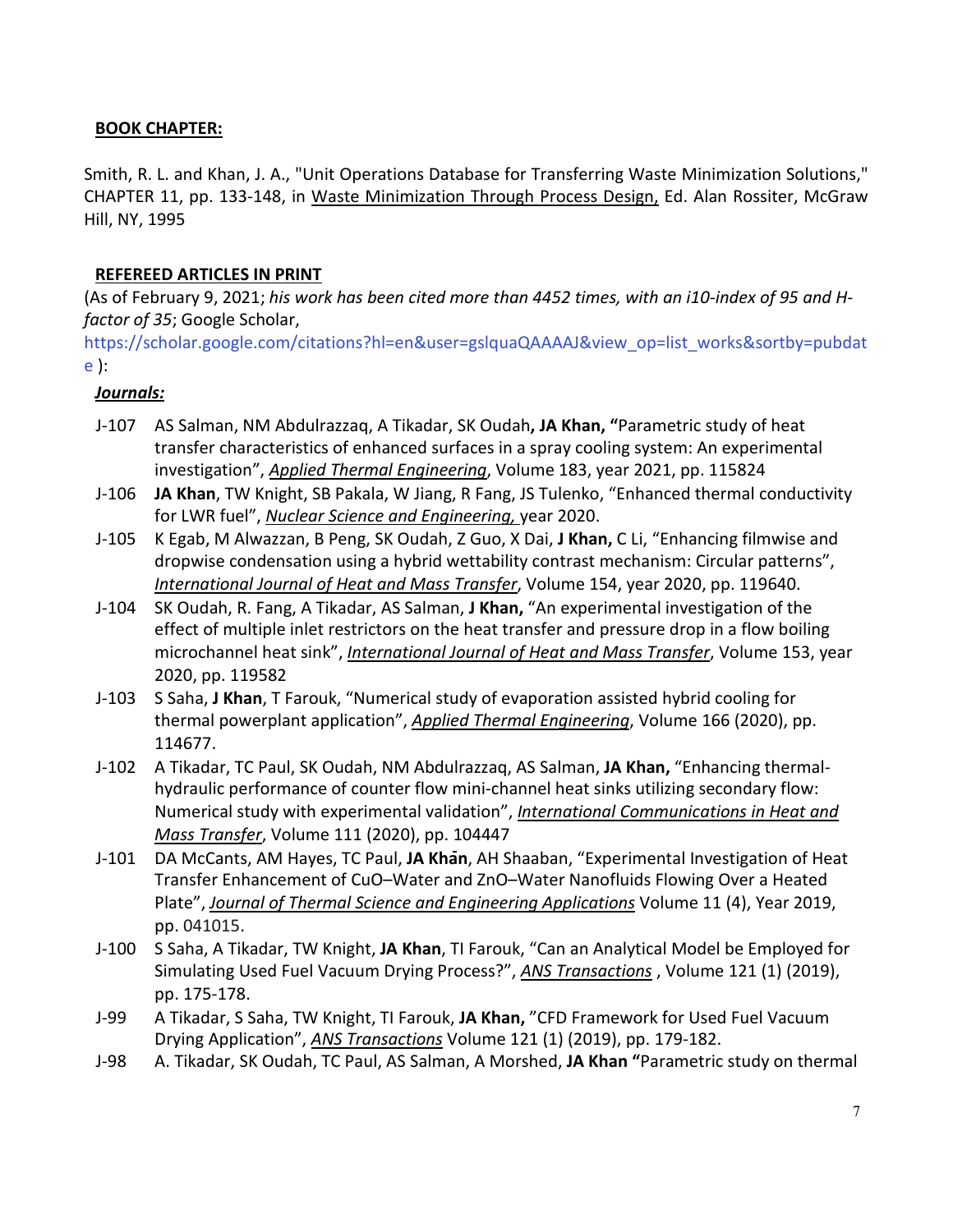and hydraulic characteristics of inter-connected parallel and counter flow mini-channel heat sink" *Applied Thermal Engineering* Volume 153 (2019), pp. 15-28.

- J-97 Jiaxuan Ma, Wenming Li, Congcong Ren, **Jamil A Khan**, Chen Li, "Realizing highly coordinated, rapid and sustainable nucleate boiling in microchannels on HFE-7100", *International Journal of Heat and Mass Transfer,* vol. 133, (2019), pp. 1219-1229.
- J-96 Azzam S Salman, Nabeel M Abdulrazzaq, Saad K Oudah, Amitav Tikadar, Noble Anumbe, Titan C Paul, **Jamil A Khan**, "Experimental investigation of the impact of geometrical surface modification on spray cooling heat transfer performance in the non-boiling regime", *International Journal of Heat and Mass Transfer,* vol. 133, (2019), pp. 330-340.
- J-95 Titan C Paul, Rajib Mahamud, **Jamil A Khan**, "Multiphase modeling approach for ionic liquids (ILs) based nanofluids: Improving the performance of heat transfer fluids (HTFs)," *Applied Thermal Engineering*, vol. 149, (2019), pp. 165-172.
- J-94 Amitav Tikadar, Umair Najeeb, Titan C Paul, Saad K Oudah, Azzam S Salman, Ahmed M Abir, Leo A Carrilho, **Jamil A Khan**, ["Numerical investigation of heat transfer and pressure drop in](https://www.sciencedirect.com/science/article/pii/S0017931018312274) [nuclear fuel rod with three-dimensional surface roughness"](https://www.sciencedirect.com/science/article/pii/S0017931018312274), *International Journal of Heat and Mass Transfer,* vol. 126, (2018), pp. 493-507.
- J-93 Tamanna Alam, Wenming Li, Wei Chang, Fanghao Yang, **Jamil Khan**, Chen Li, "A comparative study of flow boiling HFE-7100 in silicon nanowire and plainwall microchannels", *Int. J. of Heat and Mass Transfer,* vol. 124, (2018). Pp 829-840.
- J-92 Wenming Li, Jiaxuan Ma, Tamanna Alam, Fanghao Yang, **Jamil Khan**, Chen Li, "Flow Boiling of HFE-7100 in Silicon Microchannels Integrated with Multiple Micro-nozzles and Reentry Micro-cavities", (2018) *Int. J. of Heat and Mass Transfer,* vol. 123, (2018). Pp 354-366.
- J-91 W Li, F Yang, T Alam, X Qu, B Peng, **J Khan**, C Li, "Enhanced flow boiling in microchannels using auxiliary channels and multiple micronozzles (I): Enhanced CHF and reduced pressure drop, ", (2018) *Int. J. of Heat and Mass Transfer,* vol. 116, (2017). Pp 208-217.
- J-90 W Li, T Alam, F Yang, X Qu, B Peng**, J Khan**, C Li, "Enhanced flow boiling in microchannels using auxiliary channels and multiple micronozzles (II): Enhanced CHF and reduced pressure drop, ", (2017) *Int. J. of Heat and Mass Transfer,* vol. 115, (2017). Pp 264-272.
- J-89 M Alwazzan, K Egab, B Peng**, J Khan**, C Li, "Condensation on hybrid-patterned copper tubes (II): Visualization study of droplet dynamics", (2017) *Int. J. of Heat and Mass Transfer,* vol. 112, (2017). Pp 950-958.
- J-88 M Alwazzan, K Egab, B Peng**, J Khan**, C Li, "Condensation on hybrid-patterned copper tubes (I): Characterization of condensation heat transfer", (2017) *Int. J. of Heat and Mass Transfer,* vol. 112, (2017). Pp 991-1004.
- J-87 Titan C. Paul, A.K.M.M. Morshed, Elise B. Fox, **Jamil A. Khan**, "Enhanced Thermophysical Properties of NEILs as Heat Transfer Fluids for Solar Thermal Applications" *Applied Thermal Engineering,* vol. 110 (2017), pp 1-9.
- J-86 W.M. Li, X.P. Qu, T. Alam, Wei Chang, **J. Khan**, and Chen Li, "Enhanced Flow Boiling in Microchannels through Integrating Multiple Micro-nozzles and Reentry Microcavities," *Applied Physics Letters*. 110 (2017), 014104
- J-85 P.T. Wang, R. Dawas, M. Alwazzan, W. Chang, **J. Khan**, and Chen Li, "Sweating-boosted air cooling on nanoscale CuO wick structures," (2017) *Int. J. of Heat and Mass Transfer,* vol. 111 (2017). Pp 817-826.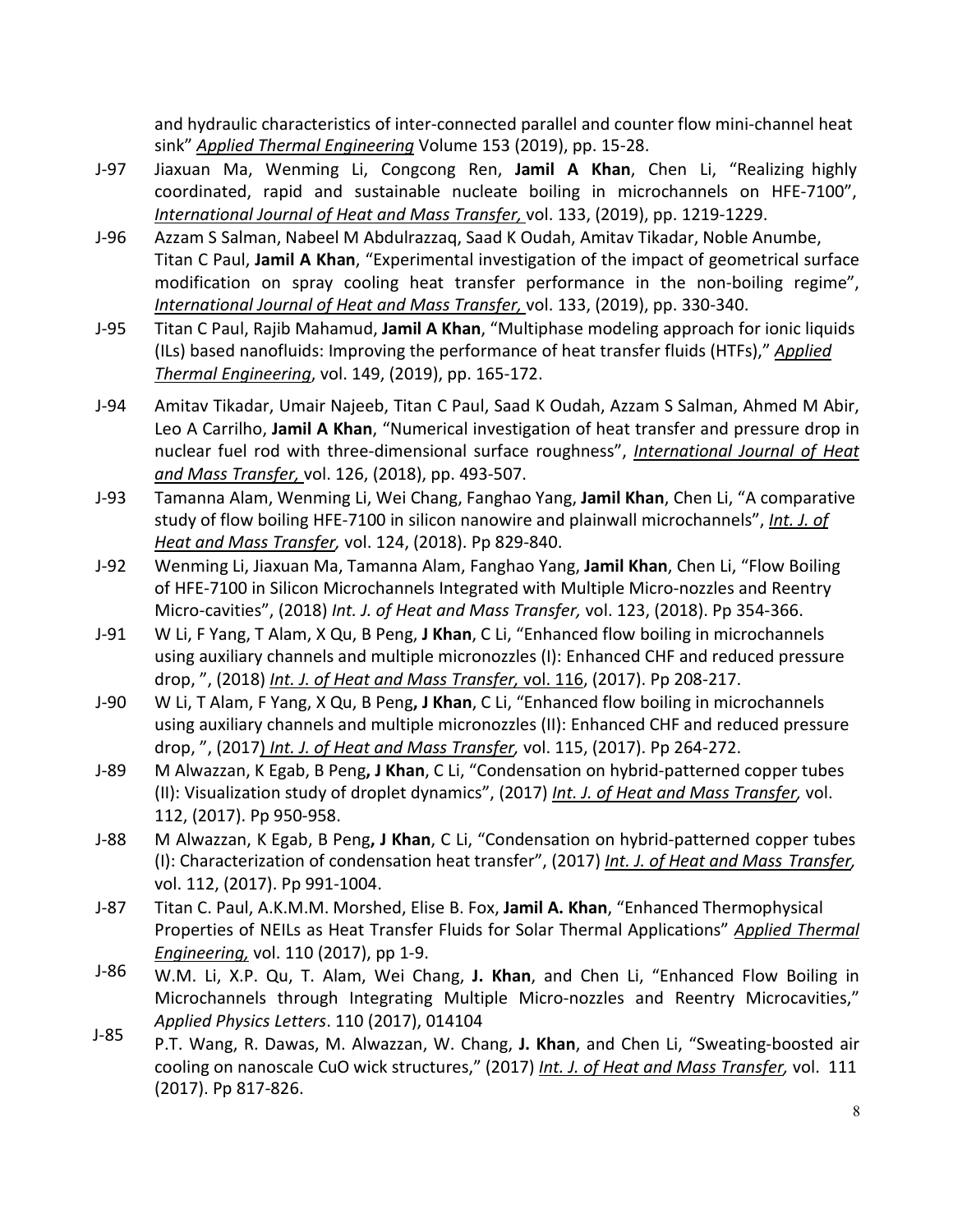- J-84 Tamanna Alam, Ahmed Shehab Khan, Wenming Li, Fanghao Yang, Yan Tong, **Jamil Khan**, Chen Li, "Transient force analysis and bubble dynamics during flow boiling in silicon nanowire microchannels" *International Journal of Heat and Mass Transfer* 101 (2016) 937– 947.
- J-83 Tamanna Alam, Wenming Li, Fanghao Yang, Wei Chang, Jing Li, Zuankai Wang, **Jamil Khan**, Chen Li, "Force analysis and bubble dynamics during flow boiling in silicon nanowire microchannels" *International Journal of Heat and Mass Transfer* 101 (2016) 915–926.
- J-82 Wei Zhao, Fang Yang, **Jamil Khan**, Ken Reif Snider, Guiren Wang, "Measurement of velocity fluctuations in microfluidics with simultaneously ultrahigh spatial and temporal resolution" *Experiments in Fluids*, Vol. 57, pp. 11, 2016.
- J-81 Wenming Li, Fanghoa Yang, Tamanna Alam, **Jamil Khan,** Chen Li, "Experimental and theoretical studies of critical heat flux of flow boiling in microchannels with microbubbleexcited high-frequency two-phase oscillations", *International Journal of Heat and Mass Transfer* Vol. 88, pp. 368-378, 2015.
- J-80 Titan C. Paul, A.K.M.M. Morshed, Elise B. Fox, Jamil A. Khan, "Thermal performance of Al<sub>2</sub>O<sub>3</sub> Nanoparticle Enhanced Ionic Liquids (NEILs) for Concentrated Solar Power (CSP) applications" *International Journal of Heat and Mass Transfer* Vol. 85, pp. 585-594, 2015.
- J-79 Titan C. Paul, A.K.M.M. Morshed, Elise B. Fox, **Jamil A. Khan**, "Experimental investigation of natural convection heat transfer of  $Al_2O_3$  Nanoparticle Enhanced Ionic Liquids (NEILs)" *International Journal of Heat and Mass Transfer* Vol. 83, pp. 753-761, 2015.
- J-78 Wei Zhao, Fang Yang, **Jamil Khan**, Ken Reifsnider, and Guiren Wang, "Corrections on LIFPA velocity measurements in microchannel with moderate velocity fluctuations" *Experiments in Fluids,* Vol. 56, pp. 39, 2015.
- J-77 Titan C. Paul, A.K.M. M. Morshed, **Jamil A. Khan**, "Effect of nanoparticle dispersion on thermophysical properties of ionic liquids for its potential application in solar collector" *Procedia Engineering* Vol. 90, pp. 643-648, 2014.
- J-76. Titan C Paul, AKMM Morshed, Elise B Fox, Ann E Visser, Nicholas J Bridges, **Jamil A Khan**, "Thermal Performance of Ionic Liquids for Solar Thermal Applications" *Experimental Thermal and Fluid Science,* Vol. 59, pp. 88-95, 2014.
- J-75. Titan C Paul, AKMM Morshed, Elise B Fox, Ann E Visser, Nicholas J Bridges, **Jamil A Khan**, "Buoyancy driven heat transfer behavior of  $[Camim][NTf<sub>2</sub>]$  ionic liquid: An experimental study" *Applied Thermal Engineering*, Vol.66, Issue 1-2, pp. 534-560, 2014.
- J-74. Fanghao Yang, Xianming Dai, Yoav Peles, Ping Cheng, **Jamil Khan**, and Chen Li, "Flow boiling phenomena in a single annular flow regime in microchannels (I): Reduced pressure drop and enhanced critical heat flux," *Int. J. of Heat and Mass Transfer*, Vol. 68, pp. 703-716, 2014.
- J-73. Fanghao Yang, Xianming Dai, Yoav Peles, Ping Cheng, **Jamil Khan**, and Chen Li, "Flow boiling phenomena in a single annular flow regime in microchannels (II): Reduced pressure drop and enhanced critical heat flux," *Int. J. of Heat and Mass Transfer*, Vol. 68, pp. 716-724, 2014.
- J-72. Ruixian Fang and **Jamil Khan**, "Suppression of Two-Phase Flow Instabilities in Parallel Microchannels by using Synthetic Jets", *Journal of Heat Transfer*, Vol. 135, Issue 11, 2013.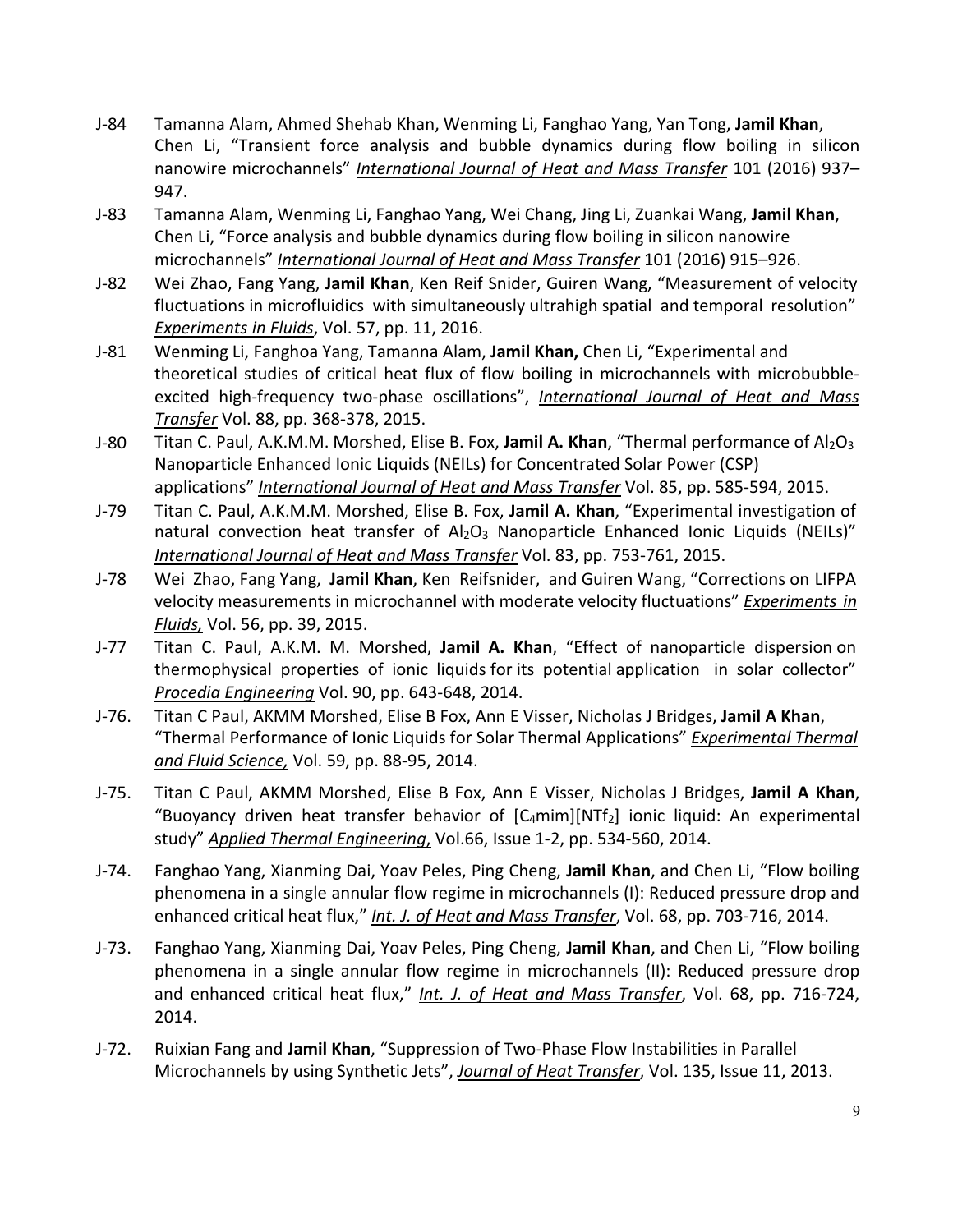- J-71. Fanghao Yang, Xianming Dai, Chih-Jung Kuo, Yoav Peles, **Jamil Khan**, and Chen Li, "Enhanced Flow Boiling in Microchannels by Self-sustained High Frequency Two-phase Oscillations," Int. J. of Heat and Mass Transfer, Vol. 58, pp. 402-412, 2013.
- J-70. Xianming Dai, Fanghao Yang, Ruixian Fang, Tsegaye Yemame, **Jamil A. Khan** and Chen Li, "Enhanced Single and Two-phase Transport Phenomena using Flow Separation in the Microgap withCopper Woven Mesh Coatings," *Applied Thermal Engineering*, 54, pp. 281- 288, 2013.
- J-69 Titan C. Paul, A.K.M. M. Morshed, and **Jamil A. Khan**, "Nanoparticle Enhanced Ionic Liquids (NEILs) as Working Fluid for the Next Generation Solar Collector", *Procedia Engineering*, Vol. 56, pp. 631-636, 2013.
- J-68. AKM M. Morshed, Titan C. Paul**, Jamil A. Khan**, 2013, "Atomistic simulation of temperature dependent thermal transport across nanoconfined liquid", *Physica E-Low\_Dimensional Systems and Nanostructures*, vol. 47, pages 246-251.
- J-67. AKM M. Morshed, Titan C. Paul, Jamil A. Khan, 2013, "Effect of Al<sub>2</sub>O<sub>3</sub> nanoparticle deposition on flow boiling Performance of water in a Microchannel", *Experimental Thermal and Fluid Science*, vol. 47, pages 6-13.
- J-66. Michael G. Schmidt, Hubert H. Attaway, Silva Terzieva, Anna, Marshall, Lisa L. Steed, Deborah Saltzberg, Hameed A. Hamoody, **Jamil A. Khan**, Charles E. Feigley, and Harold T. Michels, 2012, "Characterization and Control of the Microbial Community Affiliation with Copper or Aluminum Heat Exchangers of HVAC Systems, *Current Microbiology*, volume 65, number 2, 2012, pp. 141-149, DOI: 10.1007/s00284-012-0137-0 Open Access.
- J-65. Feigley, C, **Khan, J**., Salzberg, D., Hussey, J., Attaway, H., Steed, L., Schmidt, M., and Michels, H., 2013, "Experimental tests of copper components in ventilation systems for microbial control", *Journal of HVAC&R*, vol. 19, pages 53-62.
- J-64. Ruixian Fang and **Jamil Khan**, 2013,"Active Heat Transfer Enhancement in Single-Phase Microchannels by using Synthetic Jets", Journal of Thermal Science and Engineering Applications, vol. 5, 011006 Pages 1-9.
- J-63. AKM M. Morshed, Titan C. Paul, Jamil A. Khan, 2013, "Effect of Cu-Al<sub>2</sub>O<sub>3</sub> Nanocomposite Coating on Flow Boiling Performance of a Microchannel", *Applied Thermal Engineering* , vol. 51, pages 1135-1143.
- J-62. AKM M. Morshed, Fanghao Yong, Yakut Ali, **Jamil Khan**, Chen Li, "Enhanced flow boiling in a micro channel with integration of nanowires", *Applied Thermal Engineering*, volume 32, January 2012, Pages 68-75.
- J-61. AKM M. Morshed, T C Paul, **Jamil A. Khan**, 2012, "Effect of Nanostructures on Evaporation and Explosive Boiling of Thin Liquid Films: A Molecular Dynamics Study" *Applied Physics A: Materials Science & Processing*, vol. 105, pages 445-451DOI: 10.1007/s00339-022-6577-8.
- J-60. Ruixian Fang, Wei Jiang, **Jamil Khan**, "The Effects of a Cross-Flow Synthetic Jet on Single-Phase Microchannel Heat Transfer", *Journal of Enhanced Heat Transfer* , vol. 19(4), pp.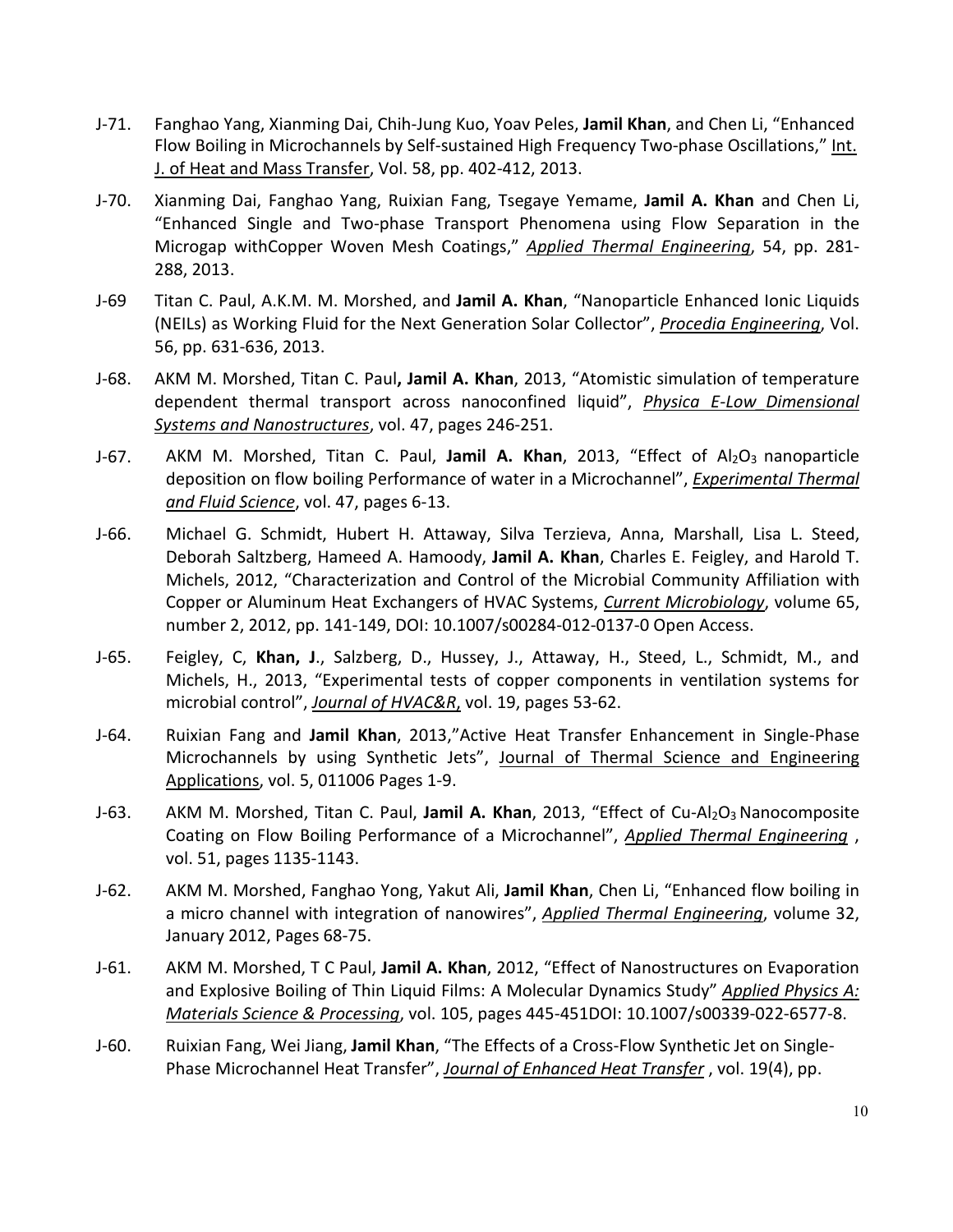343-358.

- J-59. Muhmmad Yakut Ali, Fanghao Yang, Ruixian Fang, Chen Li, **Jamil Khan**, "Thermohydraulic Characteristics Of A Single-Phase Microchannel Heat Sink Coated With Copper Nanowires" *Frontier of Heat and Mass Transfer (FHMT)*, Volume 2, No. 3, 033003, 2011.
- J-58. Feigley, C., E., T. H., **Khan, J**, Lee, E., Schnaufer, N. D., and Salzberg, D. C., "Deriving Realistic Source Boundary Conditions for a CFD Simulation of Concentrations in Workroom Air", *Annals of Occupational Hygiene***,** Vol. 55 (4), pp. 410-420, 2011
- J-57. **Khan, J. A.**, T. W. Knight, S. B. Pakala, W. Jiang, and J. S. Tulenko, "Enhanced Thermal Conductivity for LWR Fuel", *Nuclear Technology*, 169, 1, January 2010, pp. 61-72
- J-56. Jaing, W., Fang R., **Khan, J.**, Dougal R., "Control Strategies for Start-Up and Part-Load Operation of Solid Oxide Fuel Cell/Gas Turbine Hybrid System", *ASME Journal of Fuel CellScience and Technology,* Vol. 7(1), Article: 011016, 2010.
- J-55. Ali, M. Y., Kuang, C. F., **Khan, J.**, and Wang, G. R., "A dynamic piezoelectric micropumping Phenomenon, *Microfluidics and Nanofluidics*, Vol. 9(2-3), pp. 385-396, 2010.
- J-54. Hayes, AM; **Khan, J., A**; Shaaban, AH, et al., "The thermal modeling of a matrix heat exchanger using a porous medium and the thermal no equilibrium model", *International Journal of Thermal Sciences* Volume: 47 Issue: 10 Pages: 1306-1315, 2008.
- J-53. Jiang, W., Fang, R., Dougal, R., **Khan, J.**, ["Thermoelectric model of a tubular SOFC for](http://apps.isiknowledge.com/full_record.do?product=UA&search_mode=GeneralSearch&qid=6&SID=4F3keJ6k7OhHbDc89AM&page=1&doc=1&colname=WOS) [dynamic simulation"](http://apps.isiknowledge.com/full_record.do?product=UA&search_mode=GeneralSearch&qid=6&SID=4F3keJ6k7OhHbDc89AM&page=1&doc=1&colname=WOS), *Journal of Energy Resource Technology – Transactions of the ASME,* Vol. 130 Issue: 2 Article Number: 022601, 2008.
- J-52. Lee, E., Feigley, C. E., **Khan, J.** and, Hussey, J., "The effect of worker's location, orientation, and activity on exposure", *Journal of Occupational and environmental Hygiene,* Vol. 4(8), pp. 572-582, 2007.
- J-51. Gholap, A., **Khan, J. A.**, "Design and multiobjective optimization of heat exchangers for refrigerators", *Journal of Applied Energy*, Volume 84, Issue 12, pp. 1226-1239, 2007.
- J-50. Lee, E., **Khan, J. A.**; Feigley, CE, Mallik R. A, Hussey, J. R., ["An investigation of air inlet types](http://apps.isiknowledge.com/full_record.do?product=UA&search_mode=GeneralSearch&qid=9&SID=4F3keJ6k7OhHbDc89AM&page=1&doc=2&colname=WOS) [in mixing ventilation"](http://apps.isiknowledge.com/full_record.do?product=UA&search_mode=GeneralSearch&qid=9&SID=4F3keJ6k7OhHbDc89AM&page=1&doc=2&colname=WOS), *Building and Environment,* Vol. 42(3), pp. 1089-1098, 2007.
- J-49. Lee, E., Feigley, C., E., **Khan, J**, and Hussey, J., ["The effect of temperature differences on the](http://apps.isiknowledge.com/full_record.do?product=UA&search_mode=GeneralSearch&qid=9&SID=4F3keJ6k7OhHbDc89AM&page=1&doc=3&colname=WOS) [distribution of an airborne contaminant in an experimental room"](http://apps.isiknowledge.com/full_record.do?product=UA&search_mode=GeneralSearch&qid=9&SID=4F3keJ6k7OhHbDc89AM&page=1&doc=3&colname=WOS), Annals *of Occupational Hygiene***,** Vol. 50 (5), pp. 527-537, 2006.
- J-48. Wei Jiang, **Jamil Khan**, Roger A. Dougal "Dynamic Centrifugal Compressor Model for System Simulation". *[Journal of Power Sources](http://www.sciencedirect.com/science?_ob=PublicationURL&_cdi=5269&_pubType=J&_auth=y&_acct=C000050221&_version=1&_urlVersion=0&_userid=10&md5=2334ab545c328b7e81703268d529a7d5)* , [Volume 158, Issue 2](http://www.sciencedirect.com/science?_ob=PublicationURL&_tockey=%23TOC%235269%232006%23998419997%23631579%23FLA%23&_cdi=5269&_pubType=J&view=c&_auth=y&_acct=C000050221&_version=1&_urlVersion=0&_userid=10&md5=c8f323a2237ca7fe58c3b5156024a590) , 25 August 2006, Pages 1333-1343.
- J-47. **Khan, J. A.**, Feigley, C. E., Lee, E., Mallik R. A, and Tamanna, S., ["Effects of inlet and exhaust](http://apps.isiknowledge.com/full_record.do?product=UA&search_mode=GeneralSearch&qid=9&SID=4F3keJ6k7OhHbDc89AM&page=1&doc=4&colname=WOS) [locations and emitted gas density on indoor air contaminant concentrations"](http://apps.isiknowledge.com/full_record.do?product=UA&search_mode=GeneralSearch&qid=9&SID=4F3keJ6k7OhHbDc89AM&page=1&doc=4&colname=WOS), *Building and Environment,* Vol. 41(7), pp. 851-863, 2006.
- J-46. Wei Jiang, Ruixian Fang, Roger A. Dougal, **Jamil Khan**, "Parameter Setting and Analysis of a Dynamic Tubular SOFC Model". *Journal of Power Sources*, [Volume 162, Issue 1](http://www.sciencedirect.com/science?_ob=PublicationURL&_tockey=%23TOC%235269%232006%23998379998%23635638%23FLA%23&_cdi=5269&_pubType=J&view=c&_auth=y&_acct=C000026038&_version=1&_urlVersion=0&_userid=521354&md5=3a085e218b7529cd843482df00093887) , 8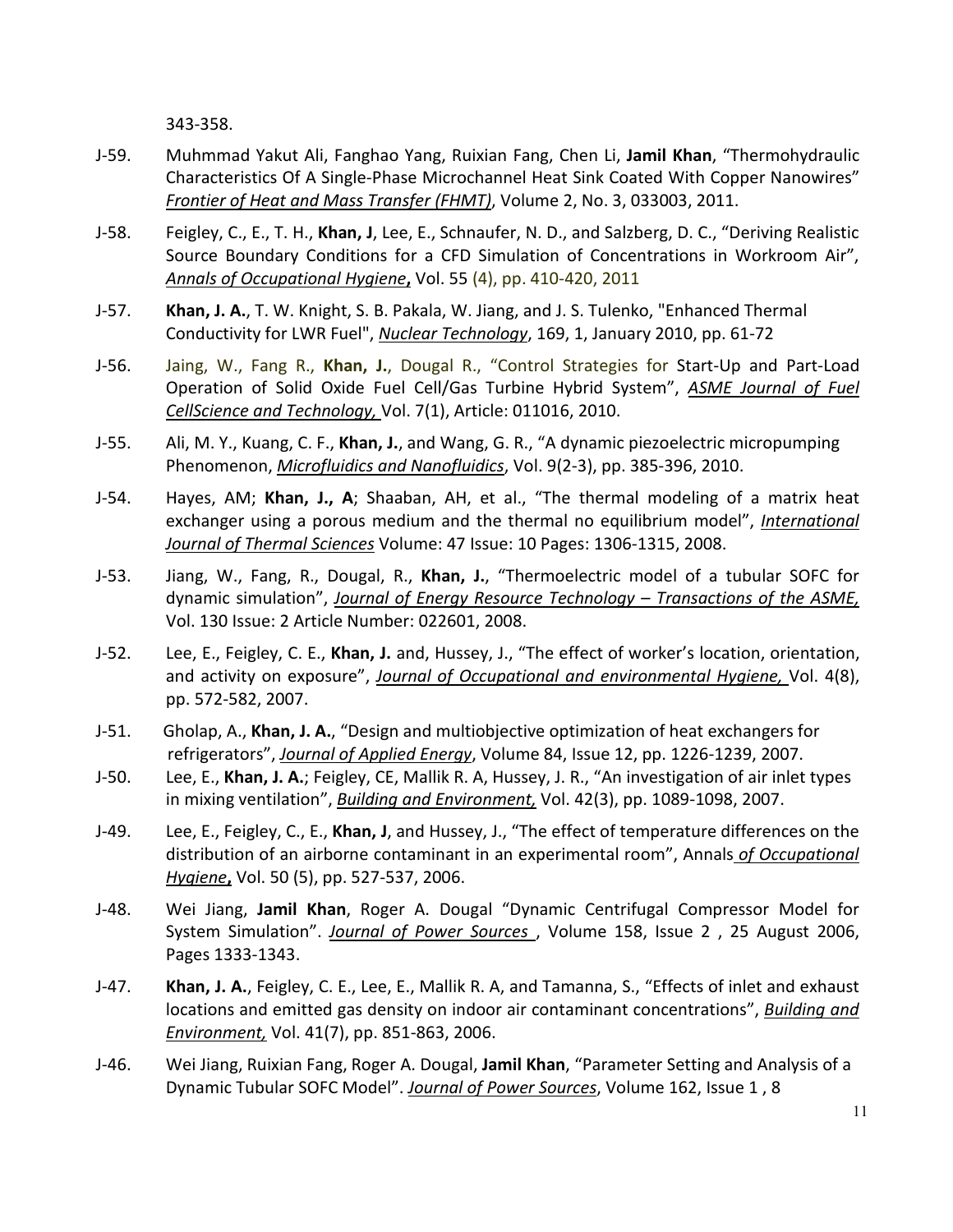November 2006, Pages 316-326

- J-45. Ahmed, M.R., Lee, E., Tamanna, S., Feigley, C. G., and **Khan, J. A.** "Effect of Inlet and Exhaust Locations and Density of Contaminant Gas on Indoor Air Contaminant Concentration", *Journal of Building and Environment*, Volume 41, Issue 7, July 2006, Pages 851–863.
- J-44. Reynolds, W. Tang, Z. Khandkar, **J. A. Khan**, and K. Lindner, "Relationships among weld parameters, hardness distributions, and temperature histories in alloy 7050 friction welds", *Journal of Science and Technology of Welding and Joining* , Volume: 10, Issue: 2, Pages: 190-199, 2005.
- J-43. [Shatalov M,](http://apps.isiknowledge.com/OneClickSearch.do?product=UA&search_mode=OneClickSearch&db_id&SID=1D2IK2aLn4MAc%40GEhAJ&field=AU&value=Shatalov%20M&ut=000229398000009&pos=1) [Chitnis A,](http://apps.isiknowledge.com/OneClickSearch.do?product=UA&search_mode=OneClickSearch&db_id&SID=1D2IK2aLn4MAc%40GEhAJ&field=AU&value=Chitnis%20A&ut=000229398000009&pos=2) [Yadav P,](http://apps.isiknowledge.com/OneClickSearch.do?product=UA&search_mode=OneClickSearch&db_id&SID=1D2IK2aLn4MAc%40GEhAJ&field=AU&value=Yadav%20P&ut=000229398000009&pos=3) [Hasan MF,](http://apps.isiknowledge.com/OneClickSearch.do?product=UA&search_mode=OneClickSearch&db_id&SID=1D2IK2aLn4MAc%40GEhAJ&field=AU&value=Hasan%20MF&ut=000229398000009&pos=4) **[Khan J](http://apps.isiknowledge.com/OneClickSearch.do?product=UA&search_mode=OneClickSearch&db_id&SID=1D2IK2aLn4MAc%40GEhAJ&field=AU&value=Khan%20J&ut=000229398000009&pos=5)**, [Adivarahan V,](http://apps.isiknowledge.com/OneClickSearch.do?product=UA&search_mode=OneClickSearch&db_id&SID=1D2IK2aLn4MAc%40GEhAJ&field=AU&value=Adivarahan%20V&ut=000229398000009&pos=6) [Maruska HP,](http://apps.isiknowledge.com/OneClickSearch.do?product=UA&search_mode=OneClickSearch&db_id&SID=1D2IK2aLn4MAc%40GEhAJ&field=AU&value=Maruska%20HP&ut=000229398000009&pos=7) [Sun WH,](http://apps.isiknowledge.com/OneClickSearch.do?product=UA&search_mode=OneClickSearch&db_id&SID=1D2IK2aLn4MAc%40GEhAJ&field=AU&value=Sun%20WH&ut=000229398000009&pos=8) [Khan MA,](http://apps.isiknowledge.com/OneClickSearch.do?product=UA&search_mode=OneClickSearch&db_id&SID=1D2IK2aLn4MAc%40GEhAJ&field=AU&value=Khan%20MA&ut=000229398000009&pos=9) "Thermal analysis of flip-chip packaged 280 nm nitride-based deep ultraviolet light-emitting diodes" *Applied Physics Letters*, Volume 86 (20), Article: 201109, 2005.
- J-42. Baig.M. A., Khandkar, M.Z., **Khan, J. A.**, Khan, M.A., Simin, G. "A Study of temperature Field in a GaN Heterostructure Field Effect Transistor", in *Micro Electronics Journal,* Vol. 34, No. 3, pp. 207-214, 2003.
- J-41. Wiseman, B. K., and **Khan, J. A.**, "Evaluation of the radiative properties of a dispersed particulate medium for construction material applications, in *Int. Journal of Heat and Mass Transfer*, Vol. 46, pp. 2291-2303, 2003.
- J-40. Baig, M. A., Khandkar, M. Z., **Khan, J. A.**, Khan, M.A., Simin, G. "A Study of temperature Field in a GaN Heterostructure Field Effect Transistor", in *Micro Electronics Journal,* Vol. 34, No. 3, pp. 207-214, 2003.
- J-39. Khandkar, M. Z., **Khan, J. A.**, Reynolds, A. P., "Thermal Modeling of Friction Stir Welding: An Input Torque Based Approach" in the *Journal of Science and Technology of Welding and Joining*, Vol. 8, No. 3, pp. 165-174, 2003.
- J-38. Kassem, A., Imran, J., **Khan, J. A.**, "Three-Dimensional Modeling of a Negatively Buoyant Flow in a Diverging Channel" in the *ASCE Journal of Hydraulic Engineering*, Vol. 129, No. 12, 2003.
- J-37. Wiseman, B. K., and **Khan, J. A.**, "Evaluation of the radiative properties of a dispersed particulate medium for construction material applications, in *Int. Journal of Heat and Mass Transfer*, Vol. 46, pp. 2291-2303, 2003.
- J-36. Reynolds, A.P., Khandkar, Z., Long, T., Tang, W and **Khan, J.**, "Utility of Relatively Simple Models for Understanding Process Parameter Effects on FSW," in *Materials Science Forums*, Vols. 426-432, pp. 2959-2964, 2003.
- J-35. Bennett, J., Feigley, C., **Khan, J.**, "Comparison of Emission Models with Computational Fluid Dynamics and a Proposed Improved Model" accepted in the *American Industrial Hygiene Association Journal, 64:739-54 (2003)*
- J-34. **Khan, J. A.**, Hinton, J., and Baxter, S. C., "Enhancement of Heat Transfer with Inclined Baffles and Ribs Combined", in *Journal of Enhanced Heat Transfer*, Vol. 9, No. 3, pp. 137-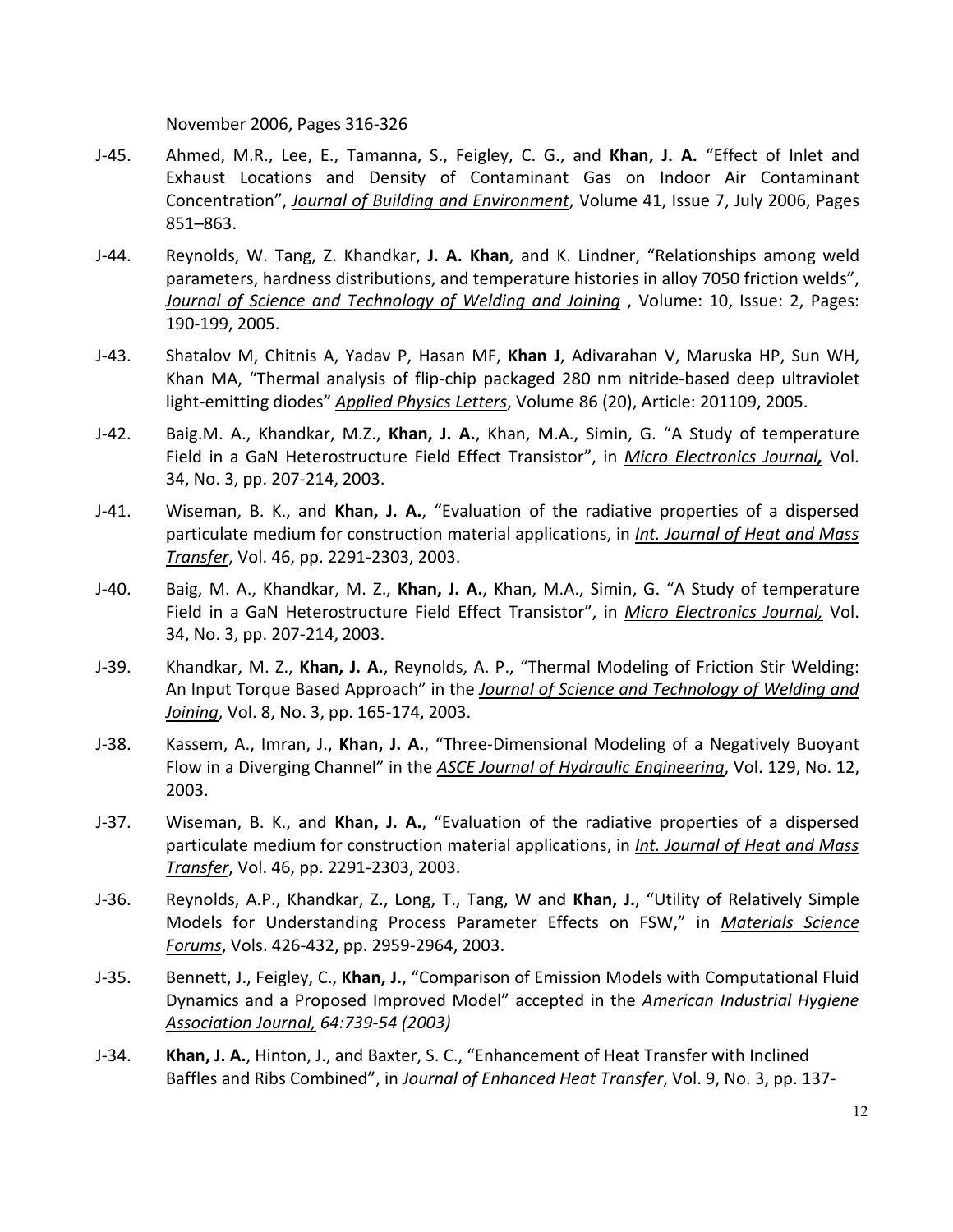151, 2002.

- J-33. Lee, E., Feigley, C., **Khan, J.**, "An Investigation of Air-inlet Velocity Simulating the Dispersion of Indoor Contaminants Via Computational Fluid Dynamics", in *The Annals of Occupational Hygiene,* Vol. 46, No. 8., pp. 701-712, 2002.
- J-32. *Khandkar, M. Z., Khan, J. A. "Thermal Modeling of Overlap Friction Stir Welding for Al-Alloys", in Journal of Materials Processing & Manufacturing Science*, *Vol. 10, No. 2, pp. 91- 105, 2002.*
- J-31. **Khan, J. A.**, Pohan, A. N., Rhodes, C. A., "Single and Two-Phase Flow Between Two Parallel Micro-Channels: An Experimental Investigation", *Journal of Energy, Heat, and Mass Transfer*, Vol. 22, pp. 293-301, 2002.
- J-30. Feigley, C., Bennett, J., **Khan, J.**, Lee, E., "Performance of Deterministic Exposure assessment Models for Various Contaminant Source Inlet and Exhaust Locations" in the *American Industrial Hygiene Association Journal* , Vol. 63: pp. 402-412, 2002.
- J-29. Feigley, C., Bennett, J., **Khan, J.**, Lee, E., "Improving the Use of Mixing Factors for Dilution Ventilation Design" in the *Applied Occupational and Environmental Hygiene Journal*, Vol. 17, No. 5, pp. 333-43, 2002.
- J-28. Fleming, W.H., **Khan, J. A.**, Rhodes, C. A., "Effective Heat Transfer in a Metal-Hydride-Based Hydrogen Separation Process, In *Int. Journal of Hydrogen Energy.*, Vol. 26, pp. 711-724, 2001.
- J-27. **Khan, J. A.** Broach, K., and Kabir, A.A.S.A., " Numerical Thermal Model of Resistance Spot Welding in Aluminum," *AIAA Journal of Thermophysics and Heat Transfer*, Vol. 14, No. 1, pp. 88-95, 2000.
- J-26. Bennett, J. S., Feigley, C. E., **Khan, J. A.**, and Hosni, M. H. "Comparison of Mathematical Models for Exposure Assessment with Computational Fluid Dynamic Simulation", *J. of Applied Occupational and Environmental Hygiene,* Vol. 15, No. 1, pp. 131-144, 2000.
- J-25. **Khan, J. A.**, Xu, L., Chao, Y., and Broach, K., Numerical Simulation of Resistance Spot Welding Process, *J. of Numerical Heat Transfer*, Part A., Vol. 37, No. 5, pp. 425-446, 2000.
- J-24. Lijun Xu, **Khan, J. A.**, Zhihang, Chen, "Thermal Load Deviation Model for Superheater and Reheater of a Utility Boiler", in *Journal of Applied Thermal Engineering,* Vol. 20, No.6, pp. 545-558, 2000.
- J-23. **Khan, J. A.**, Xu, L, Chao, Y-J., "Nugget Development during Resistance Spot Welding Using A Coupled Thermal-Electrical-Mechanical Model" in the *Journal of Science and Technology of Welding and Joining, Vol.* 4, No.4 , pp.201-207, 1999.
- J-22. Dutta, S., Zhang, X., **Khan, J.**, and Bell, D., "Adverse and Favorable Mixed Convection Heat Transfer in a Two-sided Heated Square Channel." in the *Journal of Experimental Thermal and Fluid Science*, vol. 18, pp. 314-322, 1999.
- J-21. Lijun Xu and **Khan, J. A.,** Nugget Growth Model for Al-Alloys During Resistance Spot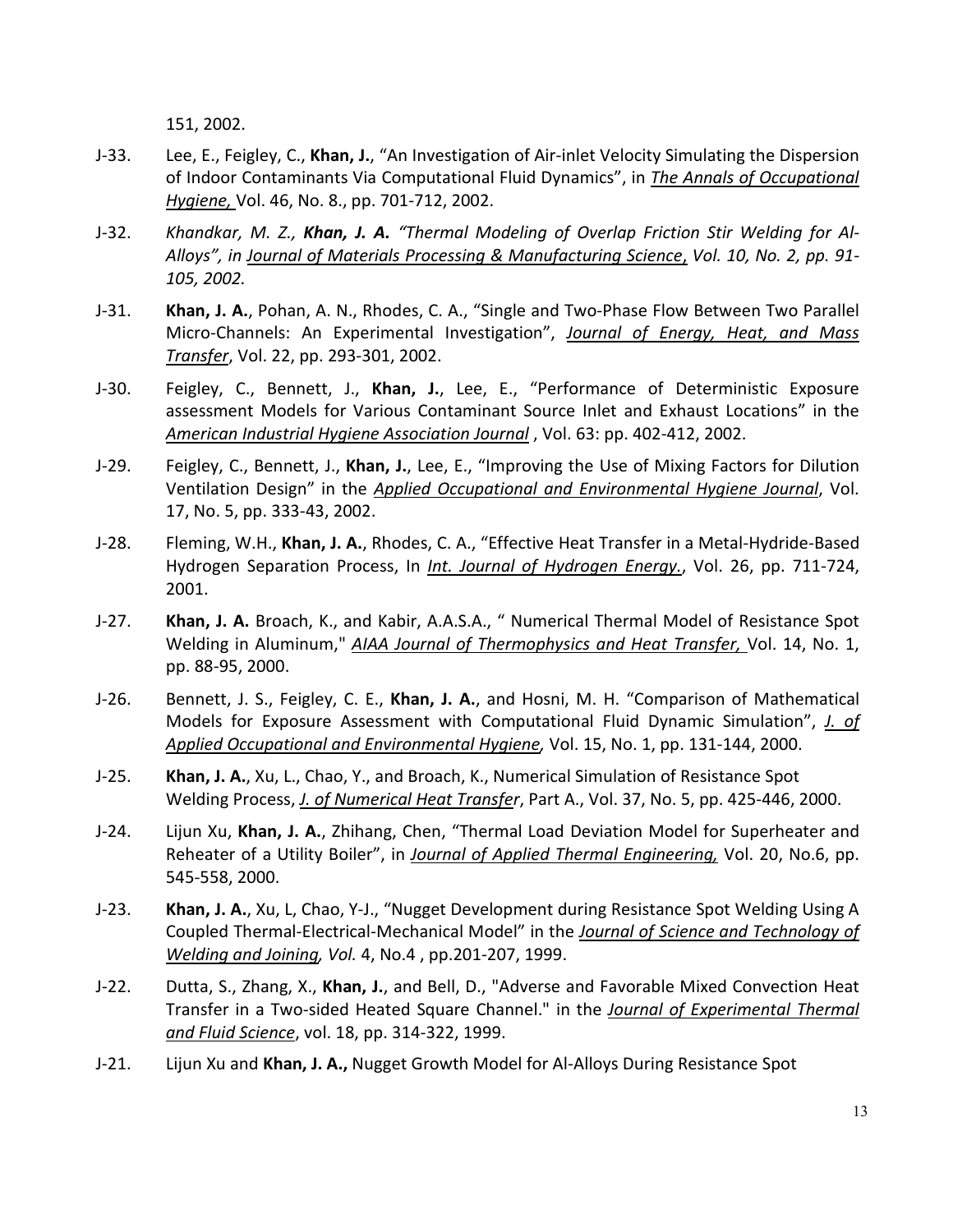Welding, in *Welding Journal*, Vol. 78, No. 11, pp. 367-s to 372-s, 1999.

- J-20. Dutta, S. and **Khan, J. A.**, "Numerical Prediction of Fully Developed Rotating Channel Flow with Modified Two-Equation Turbulence Model," accepted to the *Journal of Mechanical Engineering Research and Development,* Vol. 20-21, pp. 53-70, 1999*.*
- J-19. **Khan, J. A.,** Fang, Z., and Dutta, S., "Computational Modeling of Aerosol Particle Transport and Deposition in Abrupt Contraction," in the *Journal of Computer Modeling and Simulation in Engineering*, No.4, Vol. 3, pp. 228-234, Nov. 1998.
- J-18. Hays, A.M., Flora, J.R.V., and **Khan, J. A.**, "Electrolytic Stimulation of Denitrification in Sand Columns-A Research Note**"** in th*e Journal of Water Research,* Vol. 32, No. 9, pp. 2830-1834, 1998.
- J-17. **Khan, J. A.** and Tong, X., " Unidirectional Infiltration and Solidification/Remelting of Al-Cu Alloy," *AIAA Journal of Thermophysics and Heat Transfer,* Vol. 12, No. 1, pp. 100-106, 1998.
- J-16. Dutta, S., Dutta, P., Jones, R.E., and **Khan, J. A.**, "Heat Transfer Coefficient Enhancement with Perforated Baffles," ASME *Journal of Heat Transfer*, Vol. 120, No.3, pp795-797, 1998.
- J-15. Dutta, S., Morehouse, J.H., and **Khan, J. A.**, "Numerical Analysis of Laminar Flow and Heat Transfer in a High Temperature Electrolyzer," *International Journal of Hydrogen Energy* Vol. 22, No. 9, pp. 883-895.
- J-14. Mitra, S. A., Acosta, G.M., **Khan, J. A.**, and Smith, R.L., "Extraction of Zinc Oxide from Electric Arc Furnace Dust and Zinc Oxide in Aqueous Ammonium Chloride Solutions from 303-363K," in *Journal of Environmental and Health Science* Vol. A32, No. 2, pp. 497-515, 1997.
- J-13. Amin, M.R.and **Khan, J. A.**, "Effects of Multiple Obstructions on Conjugate Forced Convection Heat Transfer,," in *Journal of Numerical Heat Transfer*, Part A, Vol. 29, pp. 265- 279, 1996.
- J-12. Tong, X. and **Khan, J. A.**, "Infiltration and Solidification/Remelting of Pure Metal in a Porous Preform," *ASME Journal of Heat Transfer,* Vol. 118, pp. 173-180, Feb., 1996.
- J-11. Tong, X. and **Khan, J. A.**, Amin, M.R., "Enhancement of Heat Transfer by Inserting A Metal Matrix into A Phase Change Material," *Journal of Numerical Heat Transfer, Part A*, Vol. 30, PP. 125-141, 1996.
- J-10. Lee, S.F., Maskalenko, E., Acosta, G.M., **Khan, J. A.**, and Smith, R.L., "Separation of Copper from Plastic Waste Material by Air Classification and Water Flotation," in *Journal of Environmental and Health Science*, Vol. A31, No. 5, pp. 1197-1214, 1996.
- J-9. Slater, S. A., **Khan, J. A.**, and Smith, R. L., "Transferring Waste Minimization Solutions Between Industrial Categories With a Unit Operations Approach-- I. Chemical and Plating Industries," *Journal of Environmental and Health Science*, Vol. 30, No. 2, pp. 379-406, 1995.
- J-8. Morse, J. S., **Khan, J.**, Caldwell, M., Baxter, S., Drake, B. D., and Smith, R. L., "A Unit Operation Approach to Waste Minimization," *Journal of Environmental and Health Science*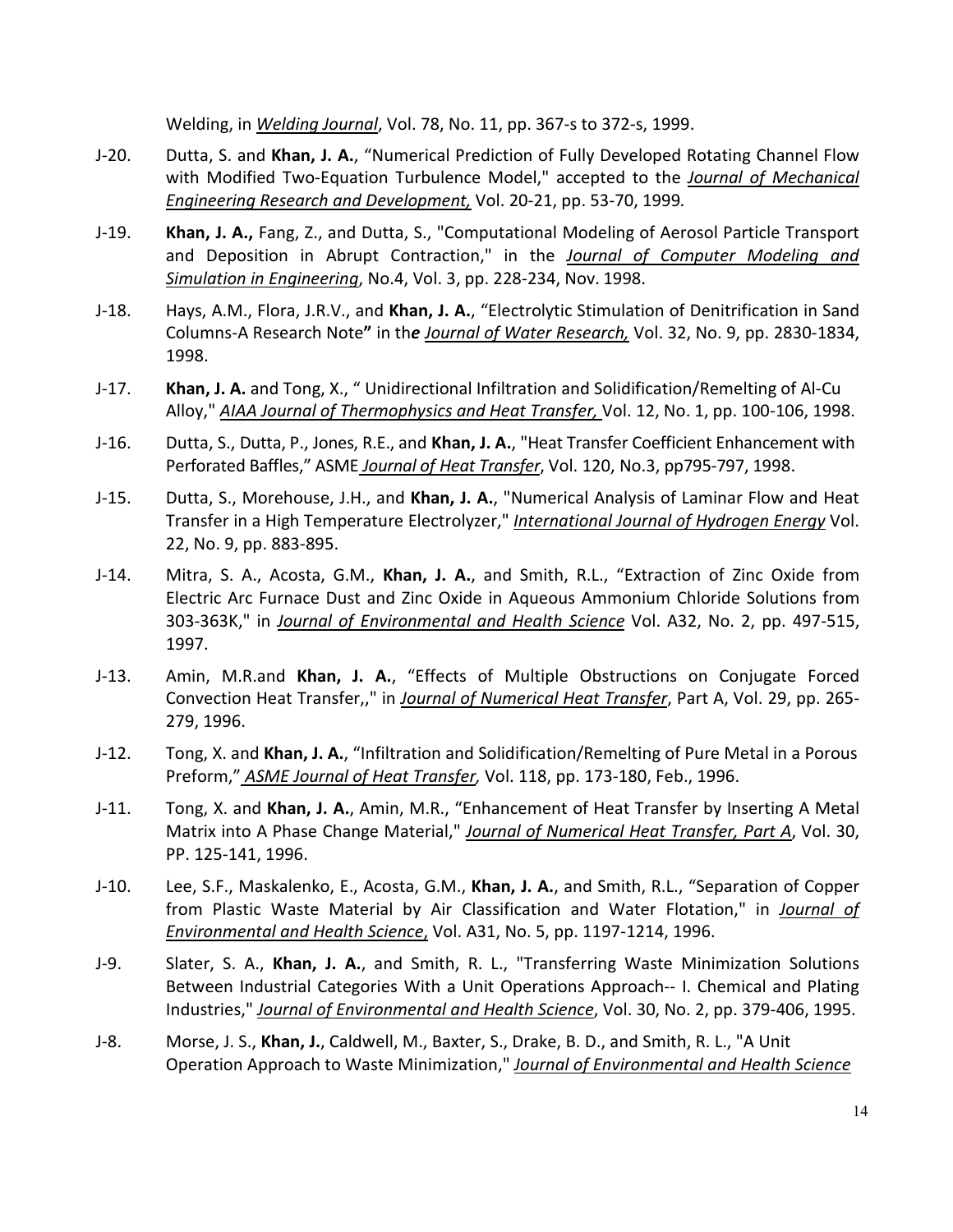Vol. 29. No. 7, pp. 1471-1489, 1994.

- J-7. Yao, G-.F. and **Khan, J. A.**, "A Numerical Study of Two-Dimensional High Rayleigh Number Natural Convection Between Two Reservoirs Connected by a Horizontal Duct" *ASME Journal of Heat Transfer*, Vol. 115, No. 3, pp. 800-803, 1993.
- J-6. **Khan, J. A.** and Yao, G-F., "Comparison of Natural Convection of Water and Air in a Partitioned Rectangular Enclosure" in *Int. J. Heat & Mass Transfer*, Vol. 36, No. 12, pp. 3107-3117, 1993.
- J-5. **Khan, J. A.**, Pal, D., and Morse, J. S., "Numerical Modeling of a Rotary Kiln Incinerator," *Journal of Hazardous Waste and Hazardous Materials*, Vol. 10, No. 1, pp 81-95, 1993.
- J-4. **Khan, J. A.** and Morehouse, J. H., "A Metal Matrix for Heat Transfer Enhancement During Phase-Change Processes," *Transactions of ASHRAE*, Vol. 100, part II, pp. 707-714, 1994
- J-3. **Khan, J. A.**, Beasley, D. E., and Alatas, B., "Evaporation From a Packed Bed of Porous Particles Into Superheated Vapor," *Int. J. of Heat and Mass Transfer*, Vol 34, No. 1, pp 267- 280, 1991.
- J-2. **Khan, J. A.** and Kumar, R., "Natural Convection in Vertical Annuli: A Numerical Study for Constant Heat Flux Inner Wall," in *ASME Journal of Heat Transfer*, Vol 111, pp 909-915, 1989.
- J-1. **Khan, J. A.** and Beasley, D. E., "Two-dimensional Effects on the Transient Response of a Packed Bed Regenerator," *ASME Journal of Heat Transfer*, Vol. 111, No. 2, pp 328-336, 1989.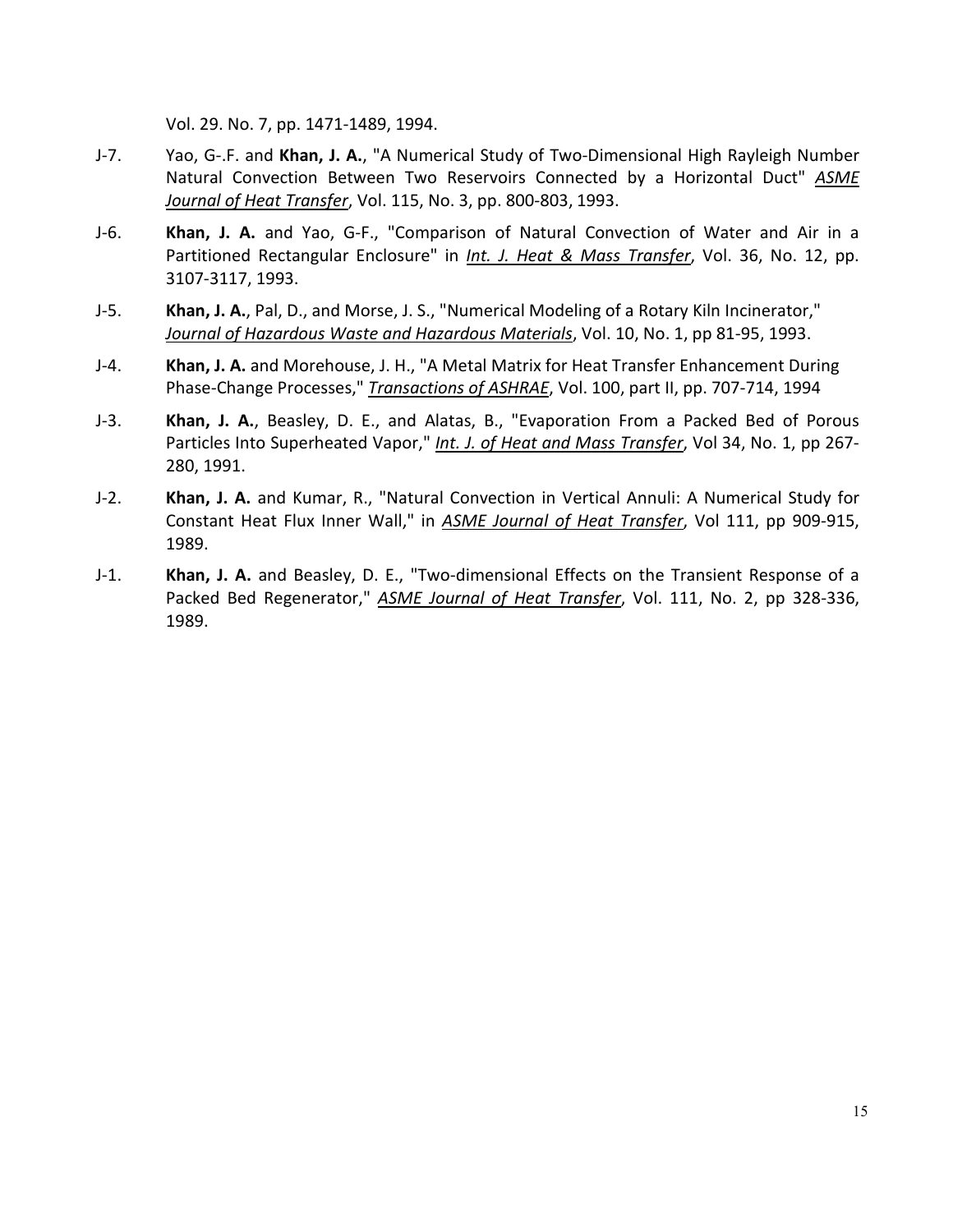# *Conference Proceedings:*

- C-74 Sudipta Saha, **Jamil Khan**, Tanvir Farouk, "Study of Hybrid Wet/Dry Cooling with Different Surface Morphology: Analyses on Pressure Drop and Thermal Performances, ASME Heat Transfer Conference, Volume 837009, pp. V001T12A015, Year 2020
- C-73 K Main, B Eberl, D McDaniel, A Tikadar, TC Paul, **JA Khan**, "Nanoparticles Shape Effects on Viscosity and Thermal Conductivity of Ionic Liquid based Nanofluids", ASTFE Digital Library, 2020
- C-72 Md. Rakibul Hasan Roni , AKM M. Morshed , Amitav Tikadar , Titan C. Paul , **Jamil A. Khan, "**Nanoparticles Shape Effect on Thermal Conductivity of Nanofluids: A Molecular Dynamics Study", 2019 ASME International Mechanical Engineering Congress and Exposition, Paper No: IMECE2019-11781, V008T09A080; 9 pages.
- C-71 Muhammad Rubayat Bin Shahadat , AKM M. Morshed , Amitav Tikadar , Titan C. Paul , **Jamil A. Khan,** "Nano Sized Bubble Formation, Growth and Collapse in Liquid Water by Central Heating: A Molecular Dynamics Simulation", 2019 ASME International Mechanical Engineering Congress and Exposition, Paper No: IMECE2019-11794, V008T09A062; 7 pages.
- C-70 Amitav Tikadar , Saad K. Oudah , Nabeel M. Abdulrazzaq , Titan C. Paul , **Jamil A. Khan,** "Experimental Study of Forced Convection Heat Transfer and Flow Friction of a Water-Cooled Inter-Connected Mini-Channel Heat Sink", 2019 ASME International Mechanical Engineering Congress and Exposition, Paper No: IMECE2019-11624, V008T09A047; 8 pages
- C-69 NM Abdulrazzaq, AS Salman, N Anumbe, A Tikadar, S K Oudah, **J Khan,** "The Effect of Chamber Pressure on the Thermal Performance of New Refrigerant R513a During Spray Cooling" ASME 2019 Heat Transfer Summer Conference collocated with the ASME 2019 13th International Conference on Energy Sustainability, Paper No: HT2019-3628, V001T08A003; 8 pages.
- C-68 S Arrua, H Abdollahi, E Santi, **J Khan**, R Leonard, E Broughton, "Optimal Design of Liquid Cooling System for the Smart Ship System Design (S3D) Early Ship Design Tool", 2019 IEEE Electric Ship Technologies Symposium (ESTS), 16-2.
- C-67 S Yang, JS Chalfant, JC Ordonez, **JA Khan**, C Li, I Cvetkovic, JVC Vargas, "Shipboard PEBB Cooling Strategies", 2019 IEEE Electric Ship Technologies Symposium (ESTS), 24-31.
- C-66 A Tikadar, Saad K. Oudah, A. S. Salman, A.K.M. M. Morshed, Titan Paul and **Jamil A. Khan**, "Effect of Inter-Connector on Thermo-Hydraulic Characteristics of Parallel and Counter Flow Mini-Channel Heat Sink", ASME 2018 International Mechanical Engineering Congress and Exposition, pp, V08BT10A036, **DOI:** 10.1115/IMECE2018-88273
- C-65 Karim Egab, Saad K. Oudah, M. Alwazzan, **Jamil A. Khan** and Chen Li, "Influence of Pattern Geometry of Hybrid Surfaces on Dropwise Condensation Heat Transfer and Droplet Dynamics", ASME 2018 International Mechanical Engineering Congress and Exposition, pp, V08BT10A011, **DOI:** 10.1115/IMECE2018-88571
- C-64 SK Oudah, A Tikadar, R Fang, K Egab, **JA Khan**, "Thermohydraulic Characteristics of a Knurled Micro Channel Heat Sink in Single Phase Regime", ASTFE Digital Library, pp 142501436, 2018, **DOI:** [10.1615/TFEC2018.hte.021674](http://dx.doi.org/10.1615/TFEC2018.hte.021674)
- C-63 Azzam S Salman, Titan C Paul, **Jamil A Khan**, "The effects of Coverage Area on the Spray Cooling Heat Transfer Performance", ASTFE Digital Library, pages 1345-1353, 2018,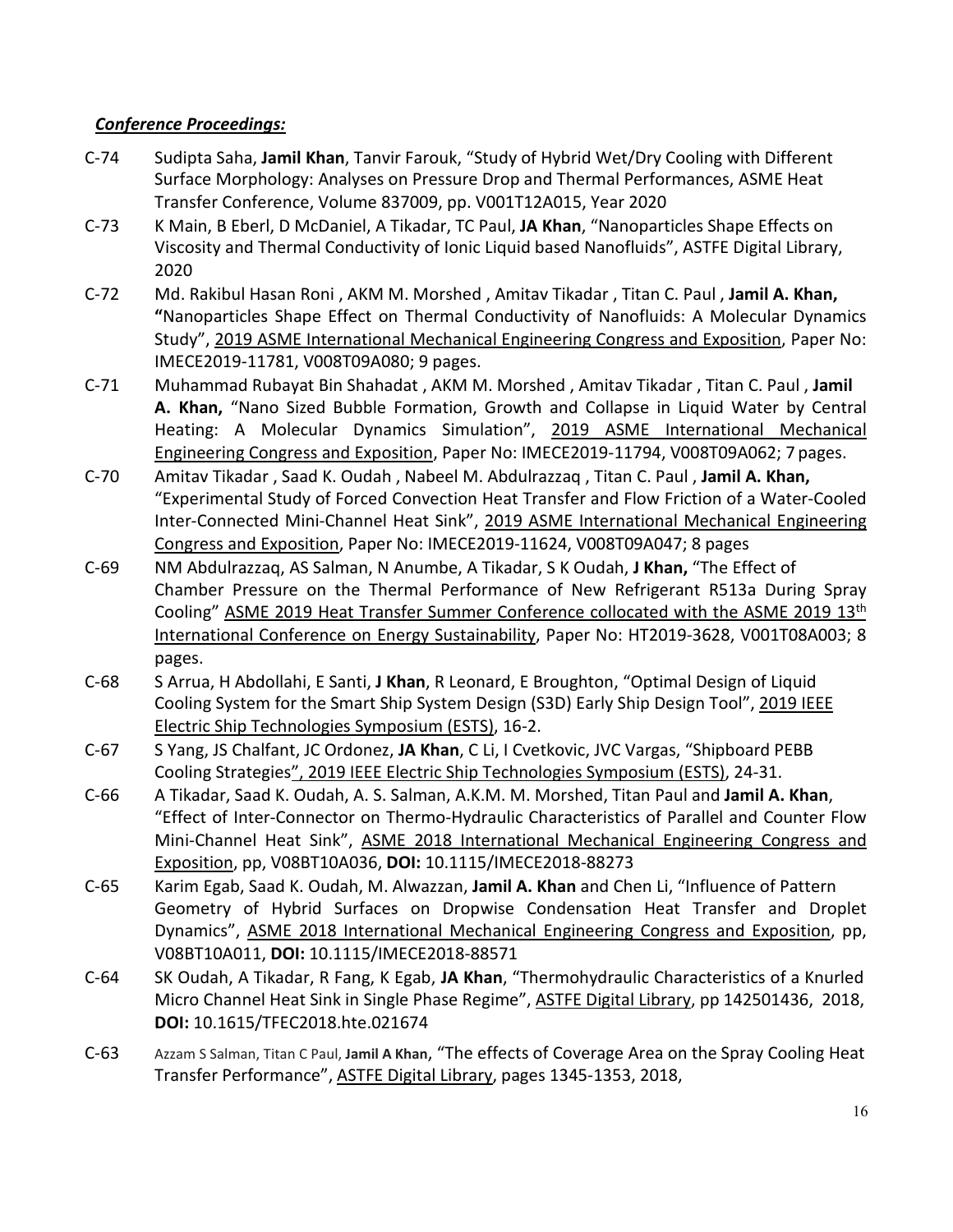**DOI:** [10.1615/TFEC2018.hte.021183](http://dx.doi.org/10.1615/TFEC2018.hte.021183)

- C-62 Nabeel M Abdulrazzaq, Nobel Anumbe, Jamil Khan, "Experimental Investigation of the Performance of Refrigerant R-134A Working in a Spray Cooling, ASTFE Digital Library, pages 1355-1368, 2018, **DOI:** [10.1615/TFEC2018.hte.021658](http://dx.doi.org/10.1615/TFEC2018.hte.021658)
- C-61 Noble C Anumbe, Nabeel M Abdulrazzaq, Jamil A Kha, "The Effect of Inclination on Pressure Drop in Tw0-Phase (Gas-Liquid) Pipe System, ASTFE Digital Library, pages 1071-1083, 2018, **DOI:** [10.1615/TFEC2018.fmp.021711](http://dx.doi.org/10.1615/TFEC2018.fmp.021711)
- C-60 Sudipta Saha, Rajib Mahamud, **Jamil Khan**, Tanvir Farouk, "Simulation of Sweating/Evaporation Boosted Convective Heat Transfer Under Laminar Flow Condition", ASME 2017 Heat Transfer Summer Conference, pp. V001T09A016-V001T09A016.
- C-59 AS Salman, **JA Khan**, "Experimental Investigation of Spray Cooling Heat Transfer on Circular Grooved Surface", ASME 2017 Heat Transfer Summer Conference, V002T10A007- V002T10A007
- C-58 SK Oudah, R Fang, A Tikadar, K Egab, C Li, **JA Khan**, "The effects of hybrid sandblasting patterns on the heat transfer performance of a single phase heat sink", ASME 2017 International Mechanical Engineering Congress and Exposition, pp V008T10A024- V008T10A024.
- C-57 AS Salman, **JA Khan**, "The Effects of Spraying Parameters on Spray Cooling Heat Transfer Performance in the Non-Boiling Regime", ASME 2017 International Mechanical Engineering Congress and Exposition, pp, V008T10A022-V008T10A022.
	- C-56 Tamanna Alam, Wenming Li, Fanghao Yang, **Jamil Khan**, Chen Li, "Orientation Effects on Flow Boiling Silicon Nanowire Microchannels" *ASME 2016 5th International Conference on Micro/Nanoscale Heat and Mass Transfer*.
	- C-55 Tamanna Alam, Wenming Li, Fanghao Yang, Ahmed Shehab Khan, Yan Tong, **Jamil Khan**, Jing Li, Zuankai Wang, Chen Li, "Force Analysis of Bubble Dynamics in Flow Boiling Silicon Nanowire Microchannels" *ASME 2016 5th International Conference on Micro/Nanoscale Heat and Mass Transfer*.

C-54 Pengtao Wang, Raikan Dawas, Mohammad Alwazzan, Morgan Stefik, **Jamil Khan**, Chen Li, "Sweating-Boosted Air Cooling With Water Dripping *", ASME 2016 Heat Transfer Summer Conference collocated with the ASME 2016 Fluids Engineering Division Summer Meeting and the ASME 2016 14th International Conference on Nanochannels, Microchannels, and Minichannels,* pages V002T08A027-V002T08A027.

- C-53 Kang Liu, Titan C Paul, Leo A Carrilho, **Jamil A Khan**, "Enhancement of Heat Transfer Performance in Nuclear Fuel Rod Using Nanofluids and Surface Roughness Technique" *ASME 2015 International Mechanical Engineering Congress and Exposition*.
- C-52 Titan C. Paul, AKM M. Morshed, **Jamil A. Khan**, "Numerical Investigation of Natural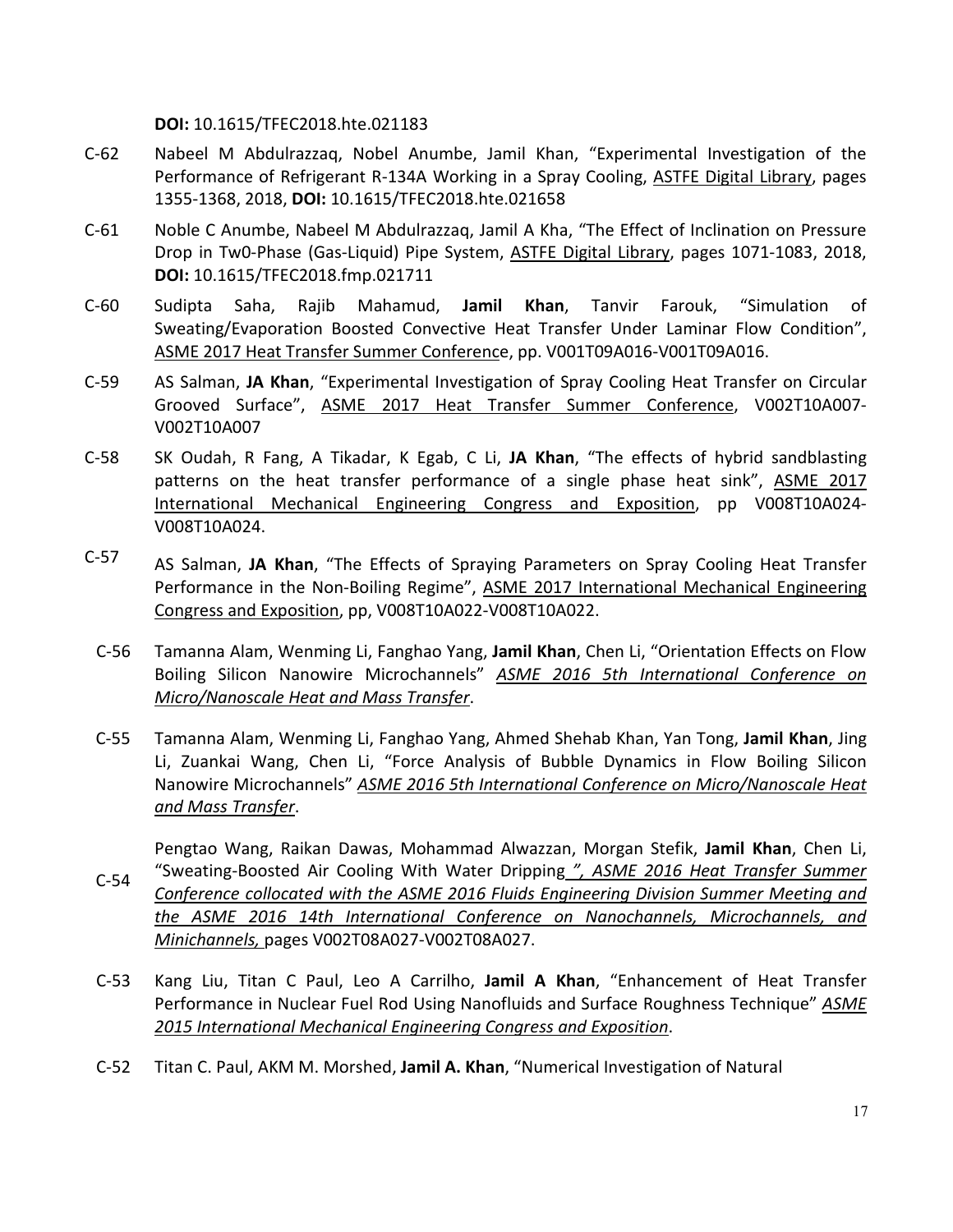Convection of Nanoparticle Enhanced Ionic Liquids (NEILs) in Enclosure Heated from Below" *AIP Conference Proceedings.* 1754, 050019-1–050019-6; doi: 10.1063/1.4958410.

- C-51. Titan C. Paul, A.K.M. M. Morshed, Elise B. Fox, Ann E. Visser, Nicholas J. Bridges, **Jamil Khan**, "Natural Convection of Heat Transfer Fluid (Therminol VP-1) in Square Cavity Heated from Below", *ASME 2013 Summer Heat Transfer Conference*,HT2013.
- C-50. Titan C. Paul, A.K.M. M. Morshed, Elise B. Fox, Ann E. Visser, Nicholas J. Bridges, **Jamil Khan**, "Enhanced Thermal Performance of Ionic Liquid-Al<sub>2</sub>O<sub>3</sub> Nanofluid as Heat Transfer Fluid for Solar Collector", *ASME 7th International Conference on Energy Sustainability*, ESFUEL2013.
- C-49. Titan C. Paul, A.K.M. M. Morshed, Dale A. McCants, **Jamil Khan**, "Buoyancy Driven Heat Transfer Behavior of Zinc Oxide (ZnO)-Water Nanofluids", *ASME 2013 Summer Heat Transfer Conference*, HT2013.
- C-48. Titan C. Paul, A.K.M. M. Morshed, Elise B. Fox, Ann E. Visser, Nicholas J. Bridges, **Jamil Khan**, "Numerical Investigation of Natural and Forced Convection of Ionic Liquids", *International Mechanical Engineering Congress and Exposition*, IMECE2013.
- C-47. Umair Najeeb, Leo A .Carrilho, **Jamil Khan**,"Heat Transfer Characteristics of Three-Dimensional Surface Roughness in Nuclear Fuel Rod Bundles", *ASME 2013 International Mechanical Engineering Congress & Exposition*, IMECE2013. Nov. 15-21, 2013, San Diego, CA.
- C-46. Eshwarprasad Thirunavukarasu, Ruixian Fang, **Jamil Khan**, Roger Dougal," Evaluation of gas turbine engine dynamic interaction with electrical and thermal system", *IEEE Electric Ship Technologies Symposium (ESTS 2013)*, Apr. 22-24, 2013, Arlington, VA.
- C-45. Eshwarprasad Thirunavukarasu, Ruixian Fang, **Jamil Khan**, Roger Dougal," Modeling and Simulation of Gas turbine System on a Virtual Test Bed (VTB)", *International Mechanical Engineering Congress and Exposition*, IMECE2012.
- C-44. A.K.M. M. Morshed, Titan C. Paul, **Jamil Khan**, "Flow boiling Characteristics of a Dilute Emulsion in a Microchannel", *International Mechanical Engineering Congress and Exposition, IMECE2012.*
- C-43. Titan C. Paul, A.K.M. M. Morshed, Elise B. Fox, Ann Visser, Nicholas Bridges, **Jamil Khan**, "Natural Convection in Rectangular Cavity with Nanoparticles Enhanced Ionic Liquids (NEILs)", *International Mechanical Engineering Congress and Exposition*, IMECE2012.
- C-42. Ruixian Fang and **Jamil Khan**, 2012, "Experimental Study on the Effect of Synthetic Jets on Flow Boiling Heat Transfer in Microchannels", *ASME 2012 10th International Conference on Nanochannels, Microchannels and Minichannels*, Rio Grande, Puerto Rico.
- C-41. A.K.M. M. Morshed, Titan C. Paul, **Jamil Khan**, "Effect of Cross Groove on Flow Boiling in a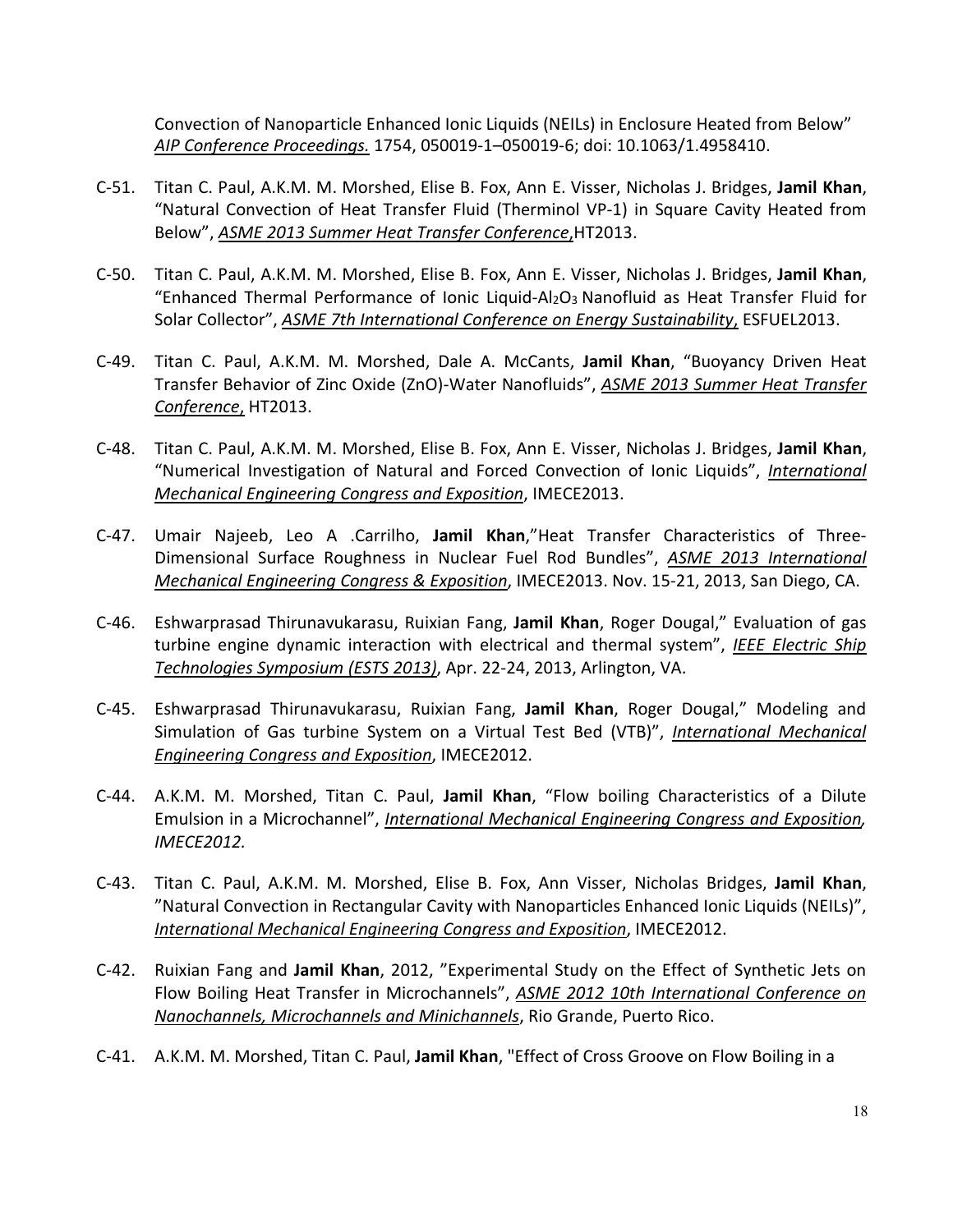Microgap", *ASME Summer Heat Transfer Conference*, Puerto Rico, USA, July 8-12, 2012.

- C-40. Titan C. Paul, A.K.M. M. Morshed, **Jamil Khan**, Elise B. Fox, Ann Visser, Nicholas Bridges, "Heat Transfer and Flow Behavior of Nanoparticle Enhanced Ionic Liquids (NEILs)", *ASME Summer Heat Transfer Conference*, Puerto Rico, USA, July 8-12, 2012.
- C-39. Ruixian Fang, Wei Jiang, **Jamil Khan**, Roger Dougal, "Thermal Modeling and Simulation of the Chilled Water System for Future All Electric Ship", *IEEE Electric Ship Technologies Symposium*, pp.265-271, Alexandria, VA, April 10-13, 2011.
- C-38. Titan C. Paul, AKM M. Morshed, Elise B. Fox, Ann Visser, Nicholas Bridges, **Jamil A. Khan**, "Experimental Investigation of Natural Convection Heat Transfer of an Ionic Liquid in a Rectangular Enclosure Heated from Below", *IMECE2011* November 11-17, 2011, Denver, Colorado, USA
- C-37. Muhmmad Yakut Ali, Fanghao Yang, Ruixian Fang, Chen Li, **Jamil Khan**, "Effect of 1D Cu Nanostructures on Heat Transfer Characteristics of Single Phase Microchannel Heat Sink", *ASME/JSME 2011*.
- C-36. AKM M. Morshed, **Jmail A. Khan**, " Numerical Investigation of Inter-connected Multi-layered micro channel heat sink for high density electronics cooling", *IHTC-14*, Washington DC, USA, August 8-13, 2010.
- C-35. Ruixian Fang, Wei Jiang, **Jamil Khan**, Roger A. Dougal, "Experimental Heat Transfer Enhancement in Single-phase Liquid Microchannel Cooling with Cross-flow Synthetic Jet", *14th International Heat Transfer Conference (IHTC14)*. Aug. 7-13, 2010. Washington D.C., USA.
- C-34. Ruixian Fang, Wei Jiang, **Jamil Khan**, Roger A. Dougal "Experimental Heat Transfer Enhancement for Single Phase Liquid Micro-Channel Cooling Using A Micro-Synthetic Jet Actuator", Proceedings of *MNHMT2009*. Dec. 18-21, Shanghai, China.
- C-33. Ruixian Fang, Wei Jiang, **Jamil Khan**, Roger Dougal, "System-Level Thermo Modeling and Cosimulation with Hybrid Power System for Future All Electric Ship", 2009 *IEEE Electric Ship Technologies Symposium*, pp.547-553, Baltimore, April 2009.
- C-32. Ruixian Fang, Wei Jiang, **Jamil Khan**, "System-Level Dynamic Thermal Modeling and Simulation for an All-Electric Ship Cooling System in VTB". 2007 *IEEE Electric Ship Technologies Symposium*, pp462-469, Arlington, VA, May 2007.
- C-31. Wei Jiang, Ruixian Fang, **Jamil Khan**, "Performance Prediction and Dynamic Simulation of Electric Ship Hybrid Power System", *IEEE ESTS '07* conference, Jan. 2007.
- C-30. Ruixian Fang, Wei Jiang, **Jamil Khan**, "System-Level Dynamic Thermal Modeling and Simulation for an All-Electric Ship Cooling System in VTB", *IEEE ESTS '07* conference, Jan.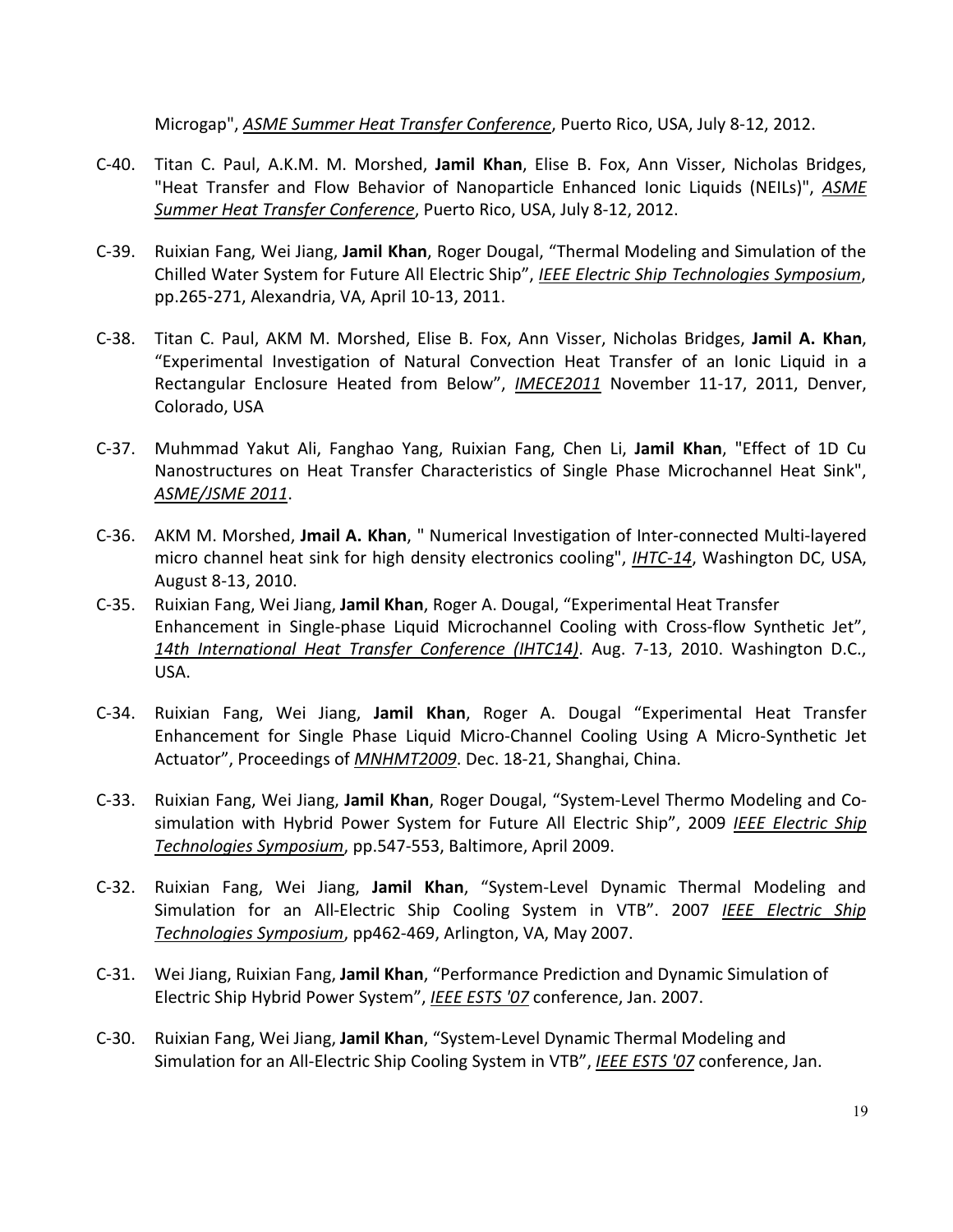2007.

- C-29. Wei Jiang, Ruixian Fang, Roger A. Dougal, **Jamil Khan**, "Control strategies and methodologies in Solid Oxide Fuel Cell power plant development", *ASME's 5th International Fuel Cell Science, Engineering & Technology Conference.*
- C-28. Wei Jiang, Ruixian Fang, Roger A. Dougal, **Jamil Khan**, "Dynamic Electro-thermal Simulation of a Tubular Solid Oxide Fuel (SOFC)". *2006 ASME International Mechanical Engineering Congress & Exposition (IMECE2006),* IMECE2006-16279, Nov., 2006.
- C-27. Wei Jiang, Ruixian Fang, **Jamil Khan**, "System Configuration and Performance Studies ofSolid Oxide Fuel Cell -Gas Turbine Hybrid Cycle", *ASME InterPACK* '07 conference, Dec., 2006.
- C-26. Khandkar, M. Z., **Khan, J. A.**, Reynolds, A. P., "Predicting Residual Thermal Stresses in Friction Stir Welding" , Paper # *IMECE 2003*-44048, to be presented in Washington DC, Nov. 2003.
- C-25. Wiseman, B. K. and **Khan, J. A.**, "Theoretical and Experimental Evaluation of the Radiative Properties of a Dispersed Particulate Medium," Heat Transfer*, Proceedings of the Twelfth International Heat Transfer Conference,* Vol. 1. pp. 633-638, Grenoble, France, August, 2002.
- C-24. Khandkar, M. Z., **Khan, J. A.**, Reynolds, A. P., "Input Torque Bases Thermal Model of Friction Stir Welding of AA-6061" , ASME paper # IMECE 2002-33817, in New Orleans, Nov. 2002.
- C-23. Wiseman, B. K., **Khan, J. A.** "Experimental and and Theoretical Determination of Radiative Properties of Dispersed Particulate Medium" Paper No. AIAA-2002-3327, *AIAA/ASME National Heat Transfer Conference*, St. Louis, MO, June 2002.
- C-22. Smith, A.C., Vormelker, P.R., Miller, K. W., **Khan, J.A**, Khandkar, MZH, Chapman, G., Creech, G., "Effect of Orientation and Strain Rate on Crush Strength of Cellulose Fiberboard Assemblies", in *Transportation, Storage, and Disposal of Radioactive Materials*, ASME PVP-Vol. 425, Ed. R.S. Hafner, pp. 13-19., 2001.
- C-21. Miller, K. W., **Khan, J.A**, Khandkar, MZH, Smith, A. C. "Evaluation of Celotex ® for Shock Protection of Pressure Vessels", in *Transportation, Storage, and Disposal of Radioactive Materials*, ASME PVP-Vol. 425, Ed. R.S. Hafner, pp. 21 -30., 2001.
- C-20. Wiseman, B., **Khan, J. A.**, "Enhancement Of Absorption Properties Of Building Materials By Adding Scattering Particles" *ASME paper # NHTC2001*-20222, 2001.
- C-19. Wiseman, B., **Khan, J. A.**, Rhodes, C. A., "Experimental Determination Of Absorption Properties Of Building Materials" Proceedings of the Third *International Symposium On Radiative Transfer*, pp. 641-651, *June 17–22, 2001, Antalya, TURKEY.*
- C-18. *Ma, X., Khan, J. A., Rhodes, C.A., Smith, A., Hamm, L.L., "Experimental Investigation of Contact Resistance Across Pressed Lead and Aluminum Contact in Vacuum", Fundamentals of*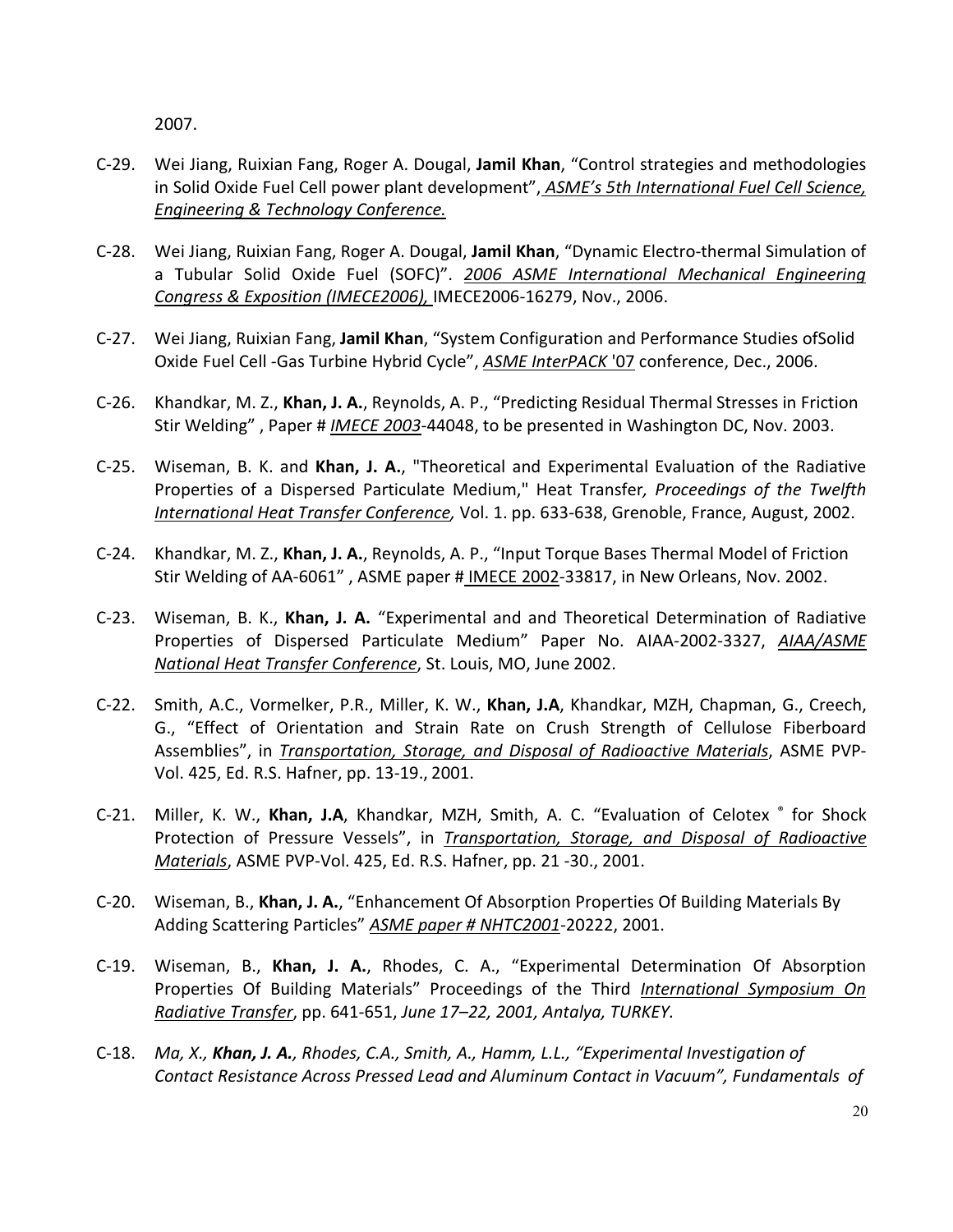*Calibration and Experimental Methods in Heat Transfer, ASME HTD-Vol. 366-2, Ed. J. H. , Kim, Nov. 2000.*

- C-17. *Young, E. F. and Khan, J. A., "Thermodynamic Properties with Mathcad", accepted for presentation at the 2000 ASEE Annual Conference, St.Louis, MO, June 18-21, 2000.*
- C-16. Fleming, W.H., **Khan, J. A.**, Rhodes, C.A., "Heat Transfer In A Metal Hydride Based Hydrogen Separation Process*", ASME paper # NHTC2000*-12165*, 2000.*
- C-15. **Khan, J. A.**, Pohan, A. N., Ma, X., Rhodes, C.A. "Experimental Investigation of Cross-flow Between Two Parallel Micro-Channels", PAPER# 7805, Proceedings of the 8th *International Conference on Nuclear Engineering*, Baltimore, 2000.
- C-14. Xu, L., **Khan, J. A.**, Chao, Y., and Broach, K., "Numerical Study of Thermal Modeling of Resistance Spot Welding Utilizing Coupled Thermal-Electrical-Mechanical Analysis" , *ASME HTD-Vol. 364-3, Volume 3 (ISBN No. 0-7918-1656-7),1999,* pp 395-402.
- C-13. Rhodes, C. A., **Khan, J. A.**, Wechsler, H., Mansson, M., "A Computational Model to Predict Pressure Drop and Droplet Removal Efficiency of Chevron Mist Eliminator", *ASME HTD-Vol. 2 64-2, Volume 2 (ISBN No. 0-7918-1656-7),* pp 33-42.
- C-12. Kabir, A.A.A.S., **Khan, J. A.**, and Broach, K., "Three Dimensional Thermal Model of Resistance Spot Welding in Aluminum", *ASME HTD-Vol. 364-3, Volume 3 (ISBN No. 0-7918-1656-7),* pp 371-380, 1999.
- C-11. Lijun Xu and **Khan, J. A.** " The Finite Element Modeling of Axisymmetric Nugget Development during Resistance Spot Welding" in *Trends in Welding Research* Preceedings of the 5th International Conference, Ed. J.M. Vitek, S.A. David, J. A. Johnson, H.B. Smartt, T. Debroy, American Welding Society, pp. 616-621,1998.
- C-10. Dutta, S**.**, Dutta, P., **Khan, J.**, and Jones, R. (1997), "Experimental Study of Heat Transfer Coefficient Enhancement with Inclined Solid and Perforated Baffles," presented at the *1997 International Mechanical Engineering Conference and Exhibition*, Dallas, Texas, November 16- 21, 1997 ASME Paper # 97-WA/HT-4.
- C-9. Dutta, S., Zhang, X., **Khan, J.**, and Bell, D. (1997), "Heat Transfer Analysis in a Two-Sided Heated Smooth Square Vertical Channel With Adverse and Favorable Mixed Convection," in the *1997 National Heat Transfer Conference*, Baltimore, Maryland, August 10-12, HTD-Vol. 346, Vol. 8, pp. 119-125.
- C-8. Dutta, S., Morehouse, J.H., and **Khan, J.A.**, "Numerical Analysis of Laminar Flow and Heat Transfer in a High Temperature Electrolyzer," *1996 ASME HTD Vol. 323, No. 6, pp. 71-77.*
- C-7. Tong, X., **Khan**, J. A., and Dutta, S**.**, "Unidirectional Infiltration and Solidification / Remelting of a Binary Alloy in Porous Preform," *ASME HTD* Vol. 323*,* No. 1, pp. 39-48.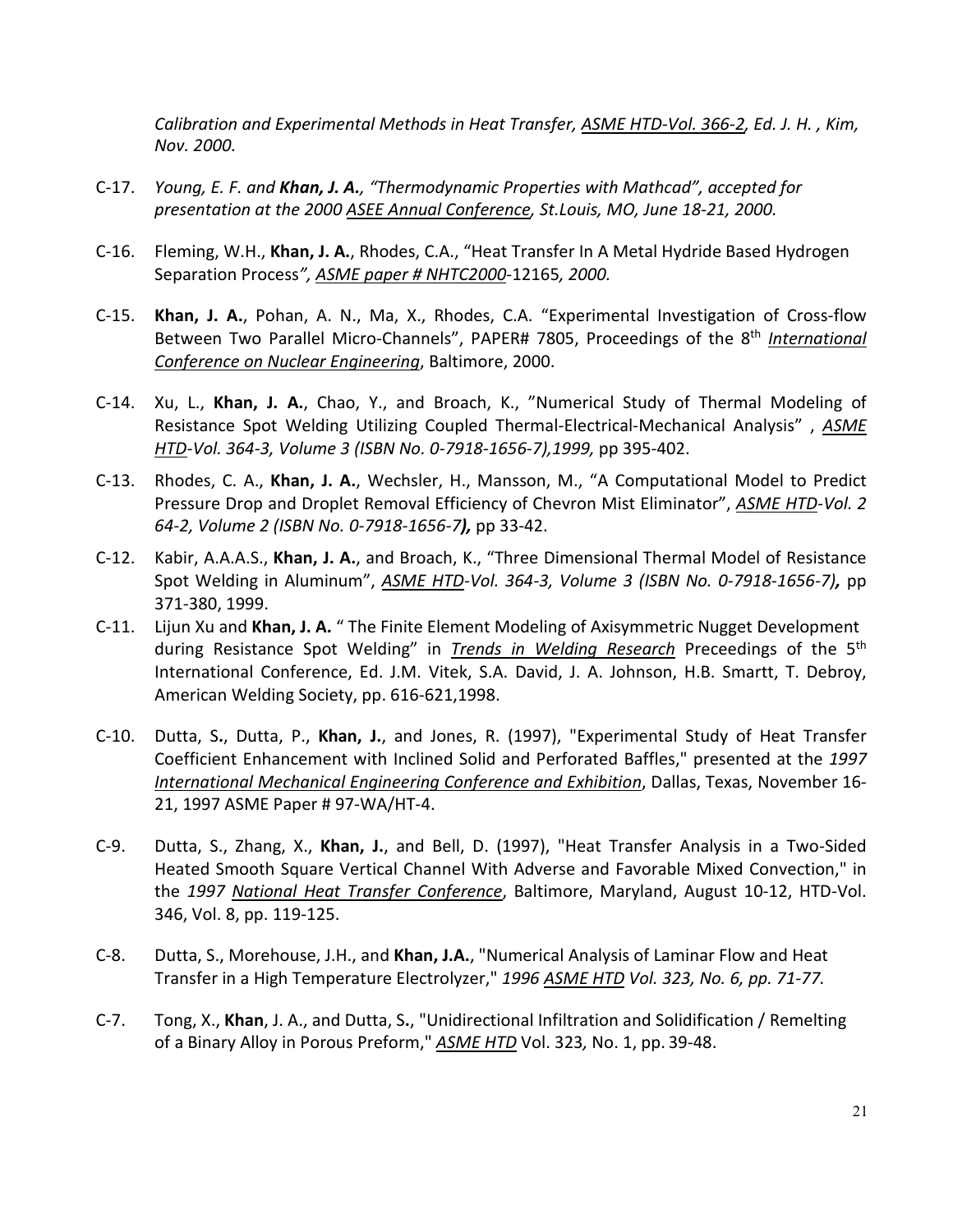- C-6. Showalter, M. S., Nemchinsky, V. A., and **Khan, J. A.**, "Fundamental Study of Oxygen Scarfing Process,"*1996 ASME HTD* Vol. 323, No. 1, pp. 233-238.
- C-5. Hawkins, L. E. and **Khan, J. A.**, "A Study of the Effect of Radiation on Mixed Mode Convection in a Vertical Channel," in *Heat Transfer with Combined* Modes, Ed. D.E. Beasley and K.D. Cole, HTD-Vol. 299, pp. 93-102, 1994.
- C-4. Yao, G-F. and **Khan, J. A.**, "A Modeling of Indoor Air Flow and Heat Transfer Through Doors and Windows," in *Air Pollution*, Editors, P. Zannetti, C.A. Brebbia, J.E. Garcia Gardea and G. Ayala Milian, Computational Mechanics Publication, Southamptom Boston, pp. 195-208, 1993.
- C-3. Bono, J. E., Morse, J. S., Rocheleau, D. N., and **Khan, J. A.**, "A Study of Variable-Stroke Constant-Volume Combustion Spark Ignition Engine," in *Alternate Fuels, Engine Performance and Emissions*, Ed. Madan R. Goyal, ICE-Vol. 20, pp. 119-124, 1993.
- C-2. **Khan, J. A**. and Yao, G-.F., " The Effect of Prandtl Number on Free Convection in Partitioned Enclosures," in *Fundamentals of Natural Convections*, Ed. R.D. Boyd and P.G. Kroeger, HTD-Vol. 264, pp. 1-8, 1993.
- C-1. Morehouse, J. H., **Khan, J. A.**, Connor, L. N., and Pal, D. "Peak Demand Reduction with Dual-Source Heat Pumps Using Municipal Water" *proceedings of The Eighth Symposium on Improving Building Systems in Hot and Humid Climate*, pp. 1-6, College Station, Texas, May, 1992.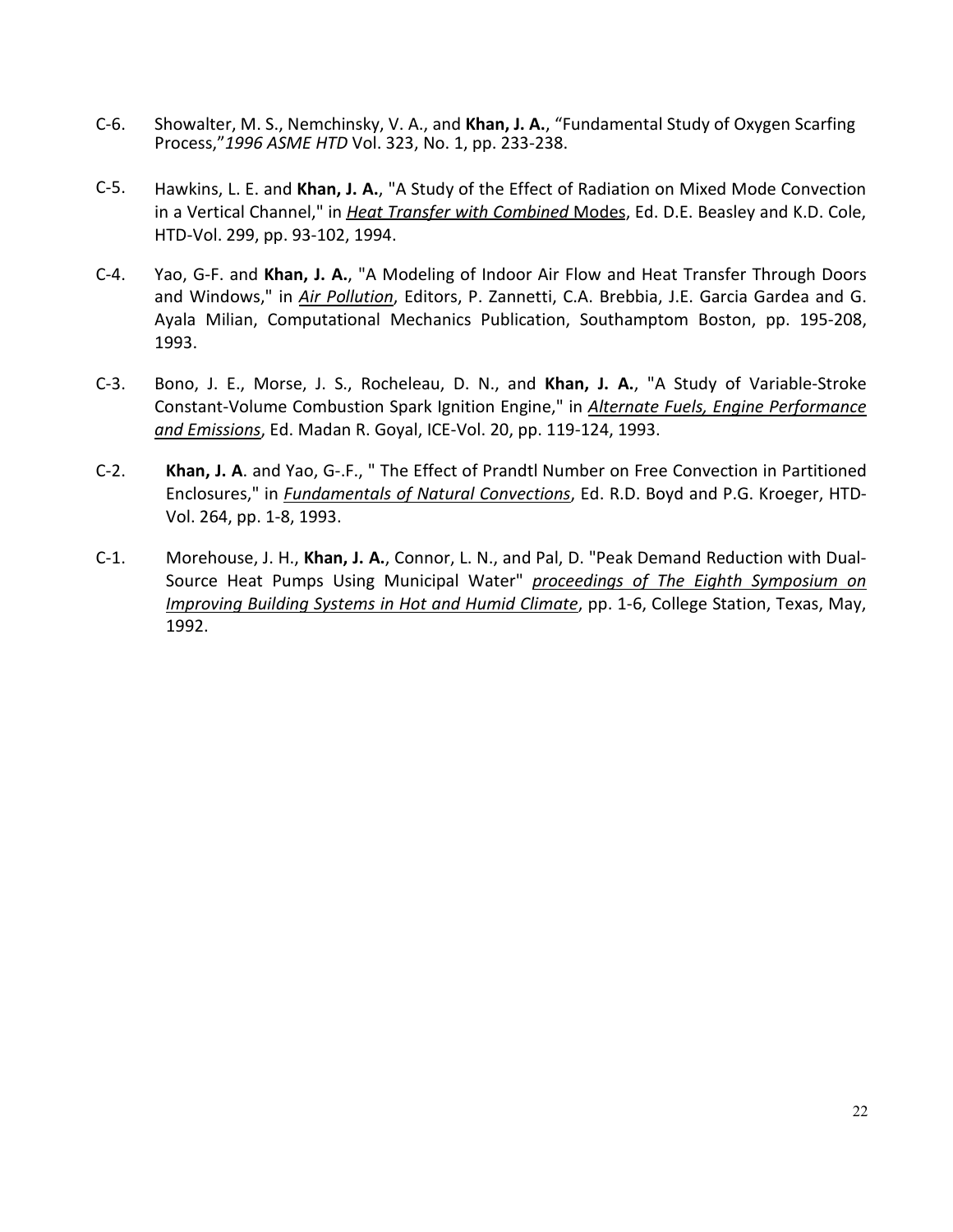#### **TEACHING**

Professor Khan has taught 18 different classes during the last 25 years at USC. His commitment to teaching is exemplified by the fact that in spite of serving as the Chair of the largest department in college, he taught 3 courses per year on average. During the last two semesters he taught junior level Fluid Mechanics class with more than 100 students each semester. He receives excellent evaluations from his peers and the students have consistently rated him as one of the best teachers in the College of Engineering and Computing (the mean student rating during the last 10 years for him is 4.76 out of 5.0). Some of the recent sample student comments have been: "well organized, challenging, good teaching strategy, wanted the students to learn and do well", "Best teacher I've had had @ USC. Made complicated material seem simple and understand", "Teacher put a lot of effort into the course", "I actually learned some stuff", "Dr. Khan does an awesome job of teaching the class".

#### *Graduate Courses:*

Advanced Heat Transfer (EMCH 751) Advanced Thermodynamics (EMCH 794) Selected Topics in Advanced Energy Conversion (EMCH 791) Mechanical Engineering Project (EMCH 764) Viscous and Turbulent Flows (EMCH 741) Thermal Hydraulics (EMCH 754)

#### *Graduate/undergraduate Courses:*

Intermediate Heat Transfer (EMCH 554) Intermediate Fluid Mechanics (EMCH 560) Thermal Environmental Engineering (EMCH 597) Environmentally Conscious Manufacturing (ENGR 540) Introduction to Combustion (EMCH 592)

### *Undergraduate Courses:*

Numerical Analysis (EMCH 301) Mechanical Engineering Laboratory (EMCH 467) Heat Transfer (EMCH 354) Thermodynamic System Design (EMCH 394) Fluid Mechanics (ENGR 360) Thermodynamic Fundamentals (EMCH 290) Special Problems (EMCH 460)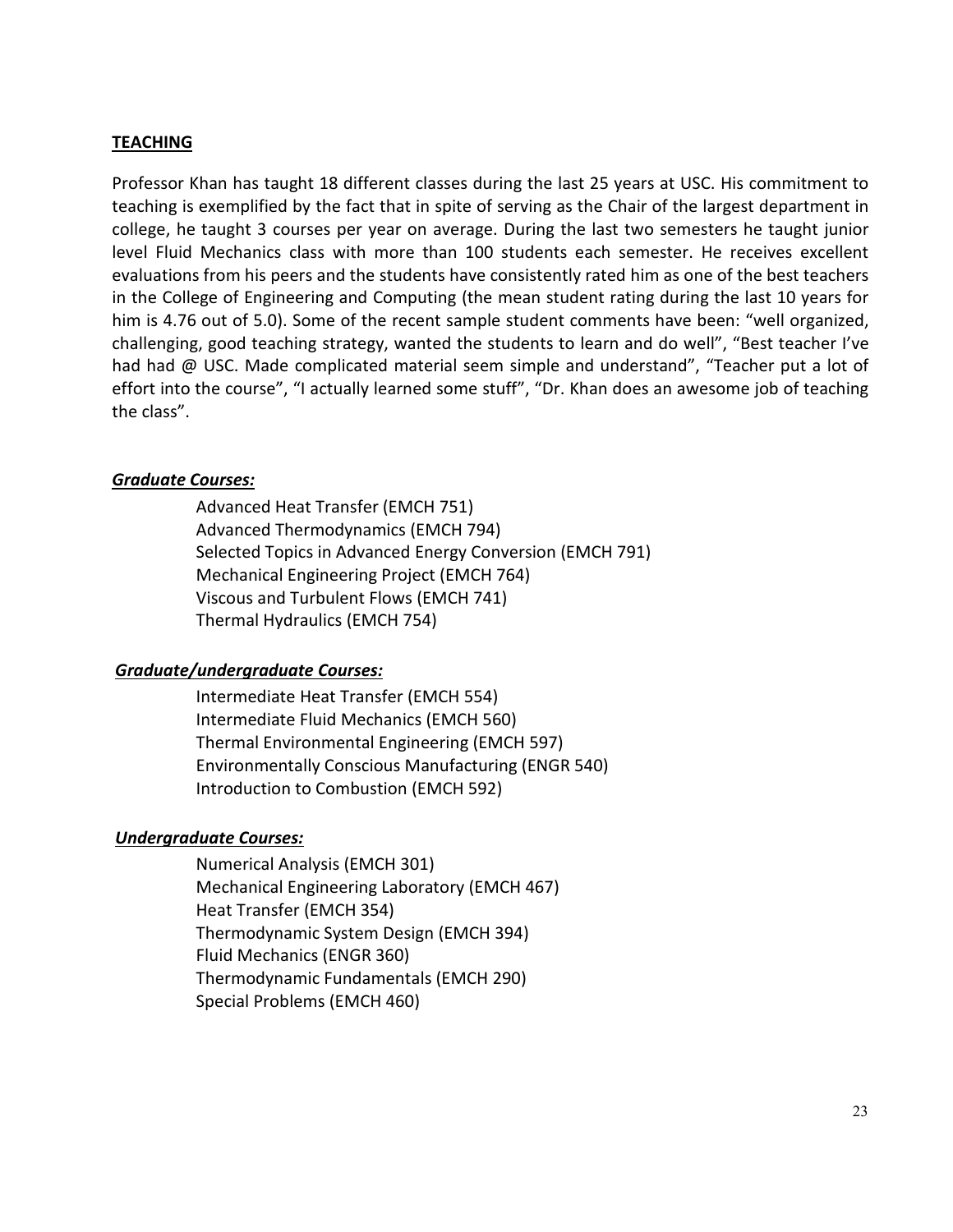# **CURRENT GRADUATE STUDENTS**

### *List of Current Graduate Students (full time on-campus)*:

- 1. Nabeel M. Abdulrazzak (**PhD**), "Spray cooling with modified surfaces with refrigerant as the cooling fluid " expected graduation 2021.
- 2. Saad Oudah "(**PhD**),Two-phase heat transfer through micro-channel and nucleate boiling correlation" expected graduation 2021.
- 3. Sanjay Chopra **(PhD), "**Comprehensive modeling of gas turbine engine", expected graduation 2021
- 4. Donald Floyd (**PhD),** "real-time reduced order modeling of gas turbine clearance", expected graduation 2022.
- 5. Ross Gorman **(PhD),** " Experimental and Analytical Study of Fluidized Bed for mixing of coal-ash", expected graduation 2021.
- 6. Sowmya Raghu (**PhD),** "Experimental and Analytical Investigation of Enhancement of Heat Transfer: Micro Channel", expected graduation 2024.
- 7. Shaheer Anjum **(MS),** "Heat Transfer in 3-D printed Micro-Channels", Expected graduation 2020

### **FORMER GRADUATE STUDENTS**

#### *Post-Doctoral Researchers Supervised:*

- 1. Dr. A. Kassem
- 2. Dr. Andrew Hays
- 3. Dr. Dale McCants
- 4. Dr. Wei Jiang
- 5. Dr. Ruixian Fang
- 6. Dr. Titan Paul

#### *PhD Students Supervised:*

18. Abdulwahab Alhashem (**PhD**), "Proposed model for Condensation Heat Transfer in Hydrophobic-hydrophilic surfaces", **2019**. Current: Assistant Professor, The Public Authority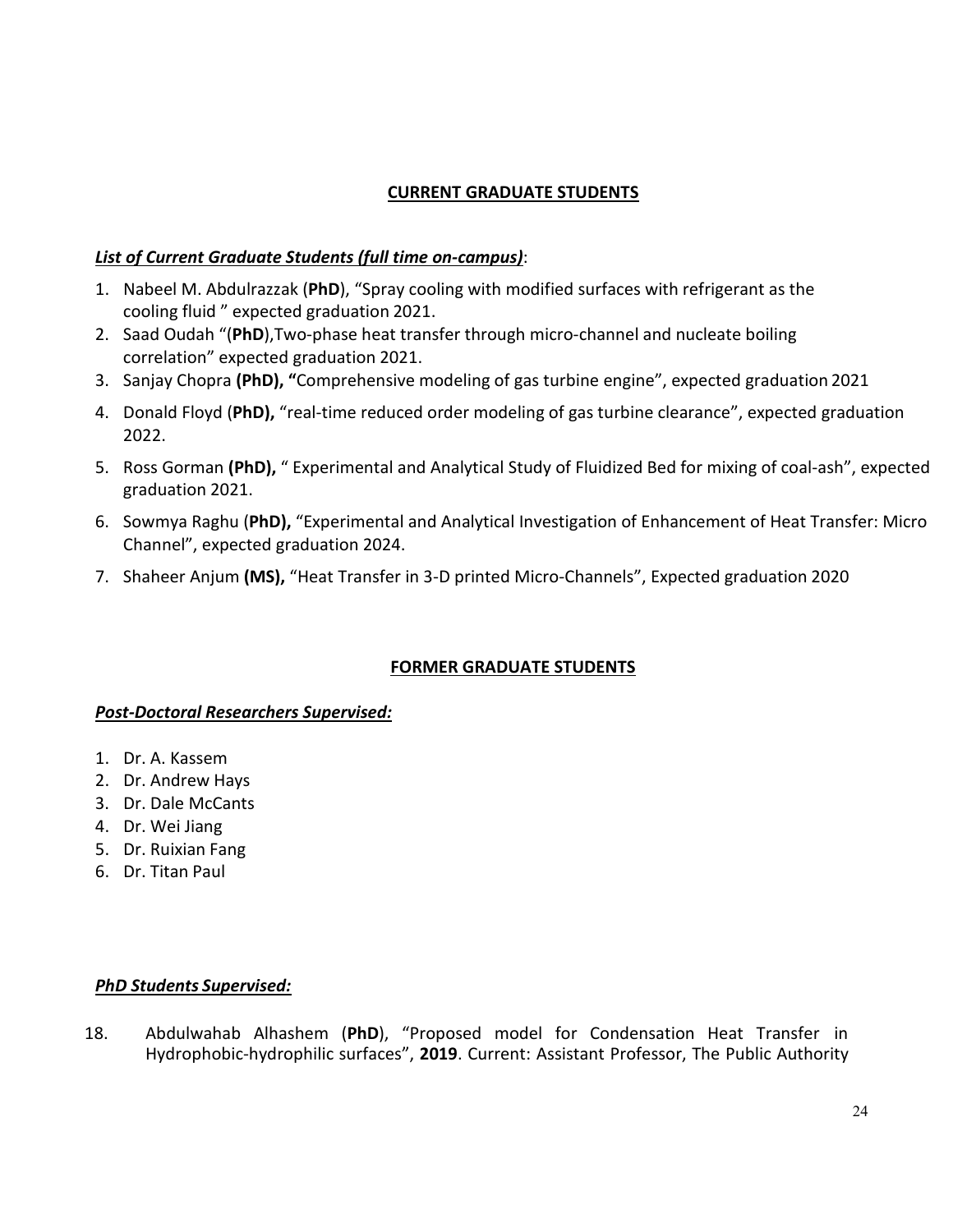for Applied Education and Training, Kuwait

- 17. Azzam Salman **(PhD)**, "Spray cooling heat transfer on nano-coated surfaces", **2019, Current:** Engineer, SC Department of Transportation.
- 16. Nobel Anumbe **(PhD)**, "Two-phase flow regime mapping related to oil drilling", **2018, Current:** Research Associate, University of SC Office of Economic Development.
- 15. Karim K. Egab **(PhD),** "A Comprehensive Evaluation of Hybrid Wetting Configurations on Dropwise Condensation" (Co-advised with Prof. Chen LI), **2017. Current:** Lecturer, Southern Technical University, Samawa, Iraq.
- 14. Cedric Fitzgerald Green **(PhD),** "Evaluating the Sustainability of an Energy Supply System Using Renewable Energy Sources: An Energy Demand Assessment of South Carolina", **2015. Current:** Vice President for Gas Transmission and Storage, Dominion Energy, Richmond, VA.
- 13. Titan Chandra Paul **(PhD),** "Investigation of Thermal Performance of Nanoparticle Enhanced Ionic Liquids (NEILs) for Solar Collector Applications", **2014. Current:** Assistant Professor of Engineering, U of SC at Aiken, SC.
- 12. A K M Monjur Morshed **(PhD),** "Heat Transfer across Nanoengineered Interfaces", **2012 Current:** Professor of Engineering, Bangladesh University of Enginnering and Technology.
- 11. Leo Alves Carrilho **(PhD)**, "Ribbed Surface Design for Enhanced Heat Transfer in PWR Fuel Rod Bundles", **2012 Current:** Lead Engineer, Westinghouse Electric Company, Columbia, SC**.**
- 10. Ruixian Fang **(PhD), "**Experimental and Numerical Analysis of Enhanced Micro-Channel Cooling Using Micro-Synthetic Jets**", 2011. Current:** Research Specialist, Nuclear Engineering, University of South Carolina**.**
- 9. John R Neuville **(PhD), "**Modeling and Simulation of Large Scale Stirred Tank**", 2010. Current:** Savannah River Remediation, Savannah River Site, Aiken, South Carolina, 29808.
- 8. Avinash K. Gholap **(PhD), "**Design Tool for Multi-Objective Optimization of Heat Exchanger in Domestic Refrigerators with a Single and Dual Evaporator**", 2009. Current:** Director, Refrigeration Technology at Johnson Controls – Hitachi Air Conditioning**.**
- 7. Dale Allen McCants **(PhD), "**Experimental and Numerical Analysis of Convective Heat Transfer Enhancement with Nanofluids Flowing Over a Heated Flat Plate**", 2009., Current:**  CEO Cool Dragon**.**
- 6. Wei Jiang **(PhD), "**Models Development and System Simulation of Solid Oxide Fuel Cell/Gas Turbine Hybrid Cycle**", 2006, Current:** Entrepreneur, CEO of his own company in Durham NC

**.**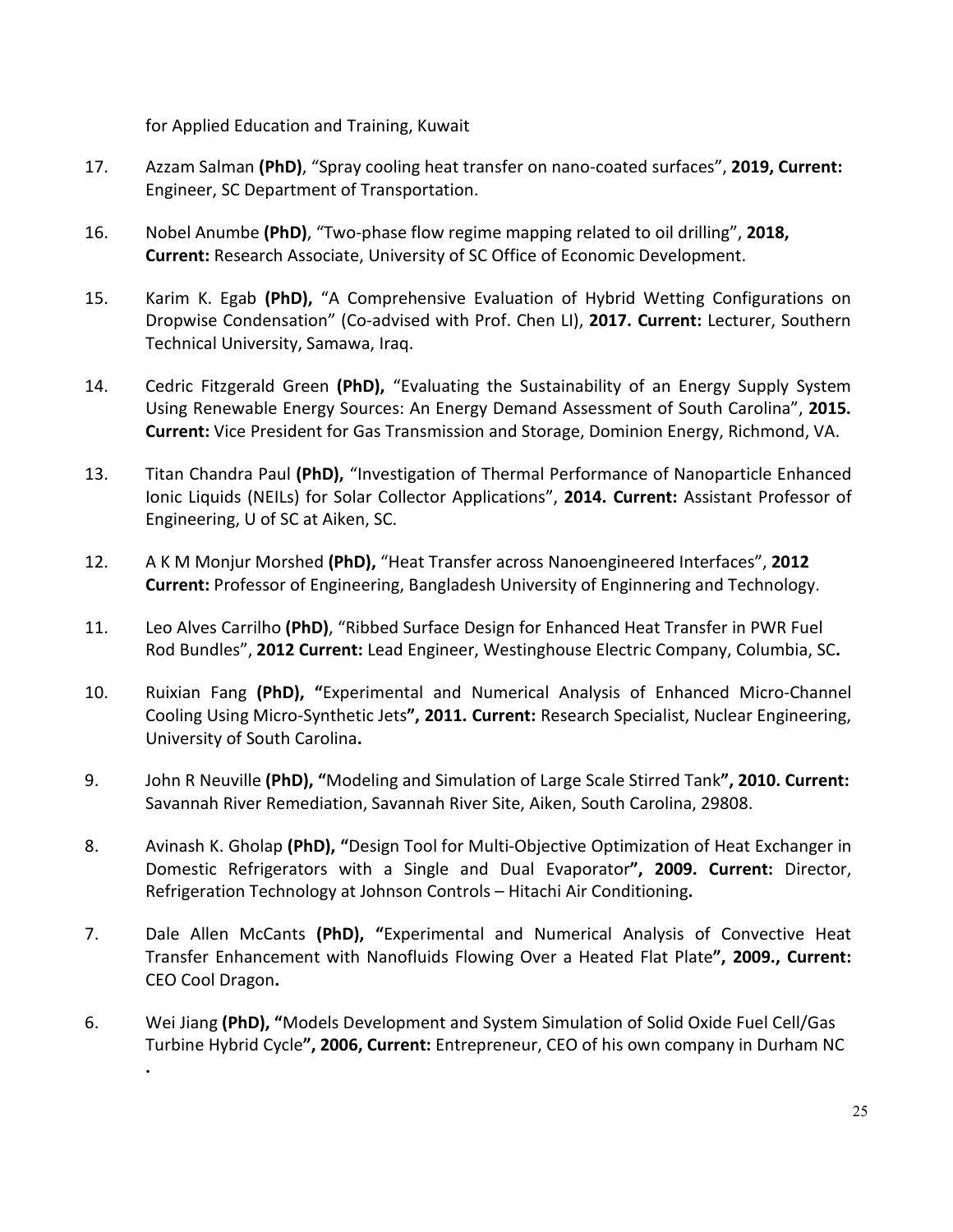- 5. Andrew Mettler Hayes **(PhD), "**The Thermal Modeling of a Matrix Heat Exchanger Using Porous Media and the Thermal Non-Equilibrium**", 2006, Current:** Thermal Engineer, Lockheed Martin, Littleton, CO**.**
- 4. Michael James Luneau **(PhD), "**Investigation of Methods for 3-D FEA Simulation of Truck Tire Retread Molding**", 2006. Current:** Senior Engineer, wind turbine, Div. GE, Greenville, SC**.**
- 3. Mir Zahidul Huq Khandkar **(PhD), "**Thermo-Mechanical Modeling of Friction Stir Welding**", 2005. Current:** Staff Engineer, Corporate Computer-Aided Engineering, BD Technologies, RTP, NC.
- 2. Irl Douglas Greenwell **(PhD), "**The Development of a Smart Tire-Curing Process**", 2004. Current:** Technical Careel Manager, Michelin NA**.**
- 1. Bonnie K.Wiseman **(PhD), "**Theoretical and Experimental Evaluation of the Radiative Properties of a Dispersed Particulate Medium**", 2001. Current:** Business Development Manager, Smithers, Akron, OH**.**

#### *MS (thesis) Students Supervised:*

- 33. Amitav Tikadar **(MS),** "Enhancing Thermal-Hydraulic Performance of Parallel and Counter Flow Mini-Channel Heat Sinks Utilizing Secondary Flow: A Numerical and Experimental Study".
- 32. Ahmed Musafi Abir **(MS)**, "Pressure drop measurement on rough silicon carbide rod for Nuclear application" Fall **2017**.
- 31. Kang Liu **(MS)**, "Heat Transfer Enhancement by using Nanofluid as Coolant in Nuclear Fuel Rod Bundles", Fall **2013.**
- 30. Eshwarprasad Thirunavukarasu **(MS)**, "Gas Turbine Modeling for System Level simulation", Spring **2013**
- 29. Stewart Williams **(MS),** "Improvement and Control of Glass Melt Temperature of High Strength, Continuous Glass Fiber", **2011.**
- 28. Umair Najeeb **(MS)**, "Heat Transfer Enhancement by Three-Dimensional Surface Roughness Technique in Nuclear Fuel Rod Bundles", **2012**.
- 27. Muhammad Yakut Ali **(MS), "**Experimental Investigation of the Effect of Copper Nanowires on Heat Transfer and Pressure for a Single Phase Microchannel Heat Sink", **2010.**
- 26. Sean D. Lawler **(MS), "**Computational Study of Particle Deposition within a HVAC Heat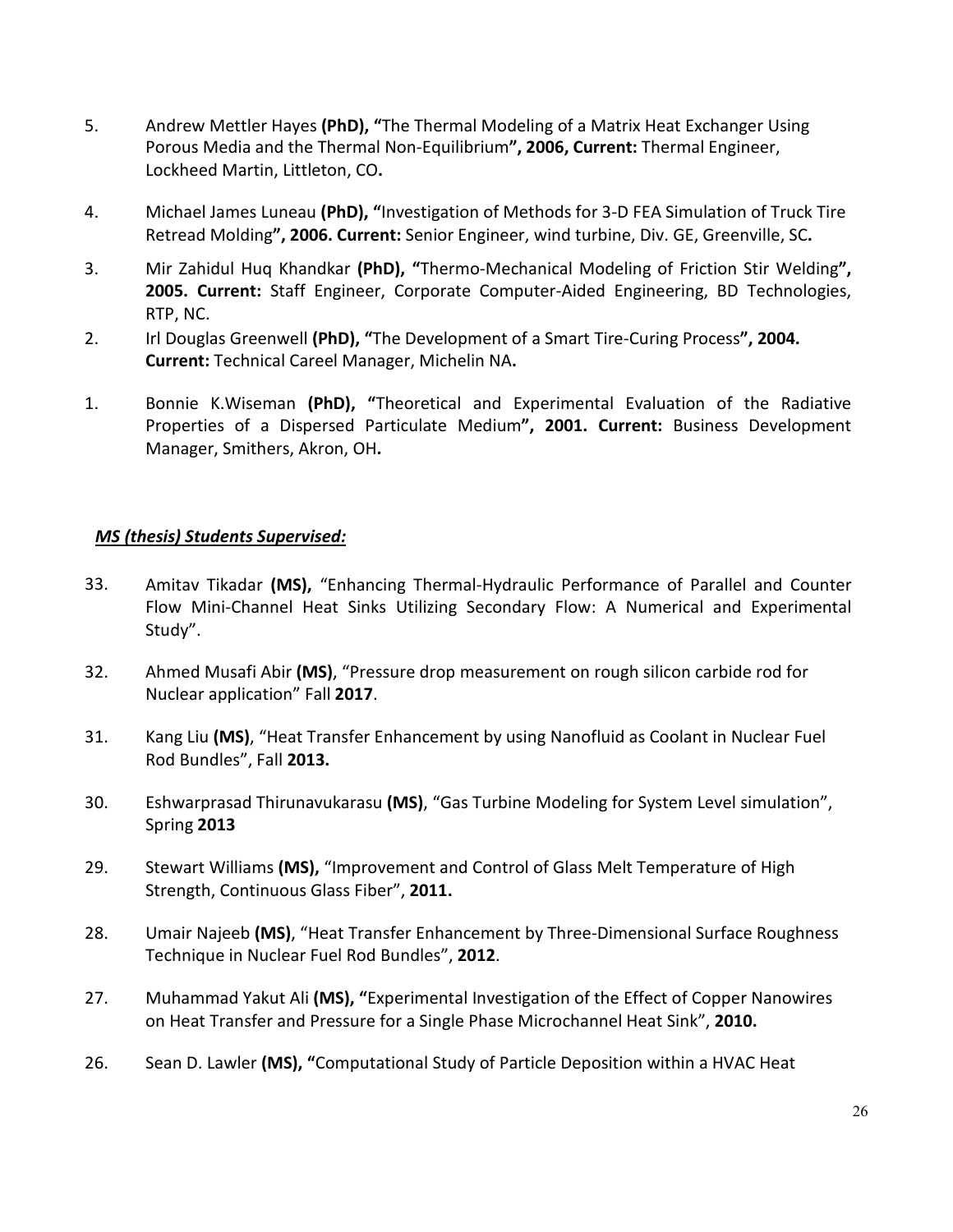Exchanger", **2008.**

- 25. Jordan Hogeboom **(MS), "**Effect of Monolith Channel Distribution of Catalytic Converter Performance", **2005.**
- 24. Sujan Pakala **(MS),** "Enhanced Thermal Conductivity for Light Water Reactor Fuel the Composite Oxide Fuel Approach", **2005.**
- 23. Md. Faruq Hasan **(MS), "Design** and Optimization of a PCM Heat Sink for Transient Thermal Management of Portable Electronic Devices", **2005.**
- 22. Praveen Yadav **(MS), "**Thermal Design and Optimization of AIGaN Based Deep UV Light Emitting Diodes", **2005.**
- 21. Asif Salahuddin **(MS), "**Computational Thermal Hydraulics Investigation on 5 x 5 Freon Loop", **2005**.
- 20. Dale Allen McCants **(MS), "**Experimental and Numerical Analysis of Pressure Loss Coefficients Across Coolant Distribution Nozzles for a Pressurized Water Reactor", **2004.**
- 19. Sanjida Tamanna **(MS), "**A Simplified Approach to Estimating Work Room Contaminant Concentration Distribution", **2004.**
- 18. Mallik R. Ahmed **(MS), "**Computational and Experimental Analysis of the Effectiveness of Argon Reservoir", **2003**.
- 17. Mirza Arif Baig **(MS), "A** Study of Temperature Field in a GaN Heterostructure Field-Effect Transistor", **2002.**
- 16. Harold Jason Hamilton **(MS), "**Heat Transfer Enhancement with Inclined Baffles and Ribs ", **2001**.
- 15. Xiao Ma **(MS), "**Experimental Investigation of Contact Resistance Across Pressed Lead and Aluminum Contact in Vacuum Environment", **2000**.
- 14. Dahvid Nathaniel Brown **(MS), "**Numerical and Experimental Simulation of an Active Lift Enhanced Airfoil Utilizing the Magnus Effect", **2000**.
- 13. Afroza Akhter **(MS), "**Coupled Thermal and Mechanical Model of Laser Welding with Melting and Vaporization", **2000.**
- 12. William H. Fleming, Jr. **(MS), "**Analysis of Heat Transfer in a Metal Hydride Based Hydrogen Separation Process", **1999**.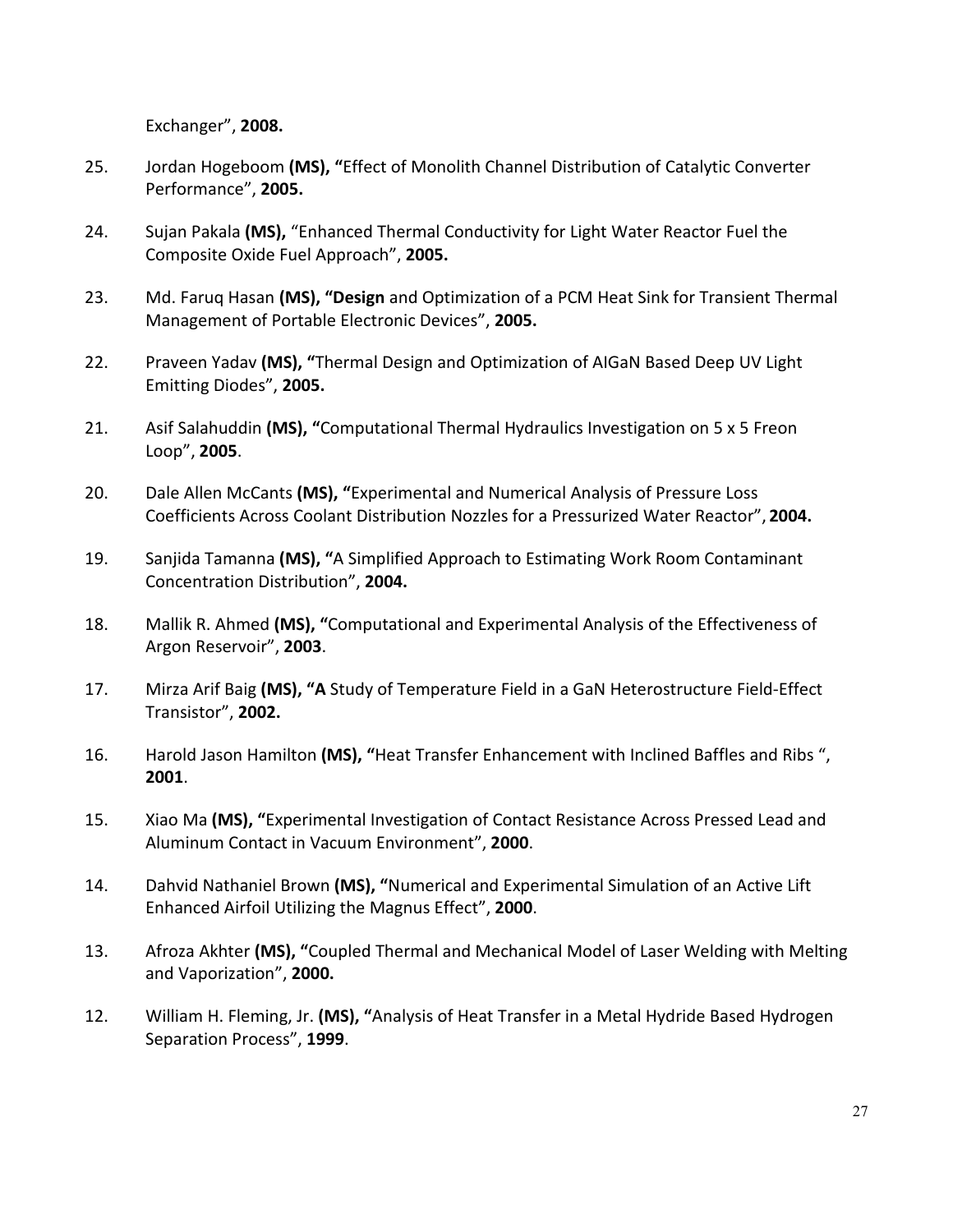- 11. Ashar N. Pohan **(MS), "**Experimental Investigation of Cross Flow Between two Parallel Micro-Channels", **1999**.
- 10. Kirkland D. Broach **(MS), "**Thermal Model of Resistance Spot Welding in Binary Aluminum Alloys", **1999**.
- 9. A.A. S. Arefin Kabir **(MS), "**Three-Dimensional Thermal Model of Resistance Spot Welding in Aluminum", **1998**.
- 8. Bonnie K.Wiseman **(MS), "**Experimental Determination of Absorption Properties of Building Materials", **1998**.
- 7. Andrew Mettler Hayes **(MS),"** A Study of Denitrification in a Sand Column", **1997**.
- 6. Zheng Fang **(MS), "**Numerical Modeling of Micro Particle Deposition in Laminar Pipe Contractions", **1997**.
- 5. Michael S. Showalter **(MS), "**Experimental and Numerical Analysis of Oxygen Scarfing Process", **1996**.
- 4. Xinglin Tong (**MS), "**Infiltration, Solidification and Remelting of a Pure Metal in a Two-Dimensional Porous Preform", **1995**.
- 3. James Edward Bono **(MS), "**A Thermodynamic Analysis of a Constant-Volume-Combustion, Fuel-Expansion, Spark-Ignited, 4-Stroke Internal Combustion Engine", **1993**.
- 2. Guang-Fa Yao **(MS), "**A Numerical Study of Natural Convection in Partitioned Enclosures", **1993**.
- 1. Debabrata Pal **(MS), "3**-D Numerical Modeling of a Full Scale Industrial Incinerator", **1992**.

#### **SERVICE**

#### *University and College Service:*

- Chair of the Search Committee for Chemical Engineering Chair Search 2020
- Chair of the Review Committee for Breakthrough Faculty Scholars at USC 2020
- Member of the Search Committee to search for USC Assistant Director for Energy Management 2018
- Member of the UofSC Committee to Review IDQ Contracts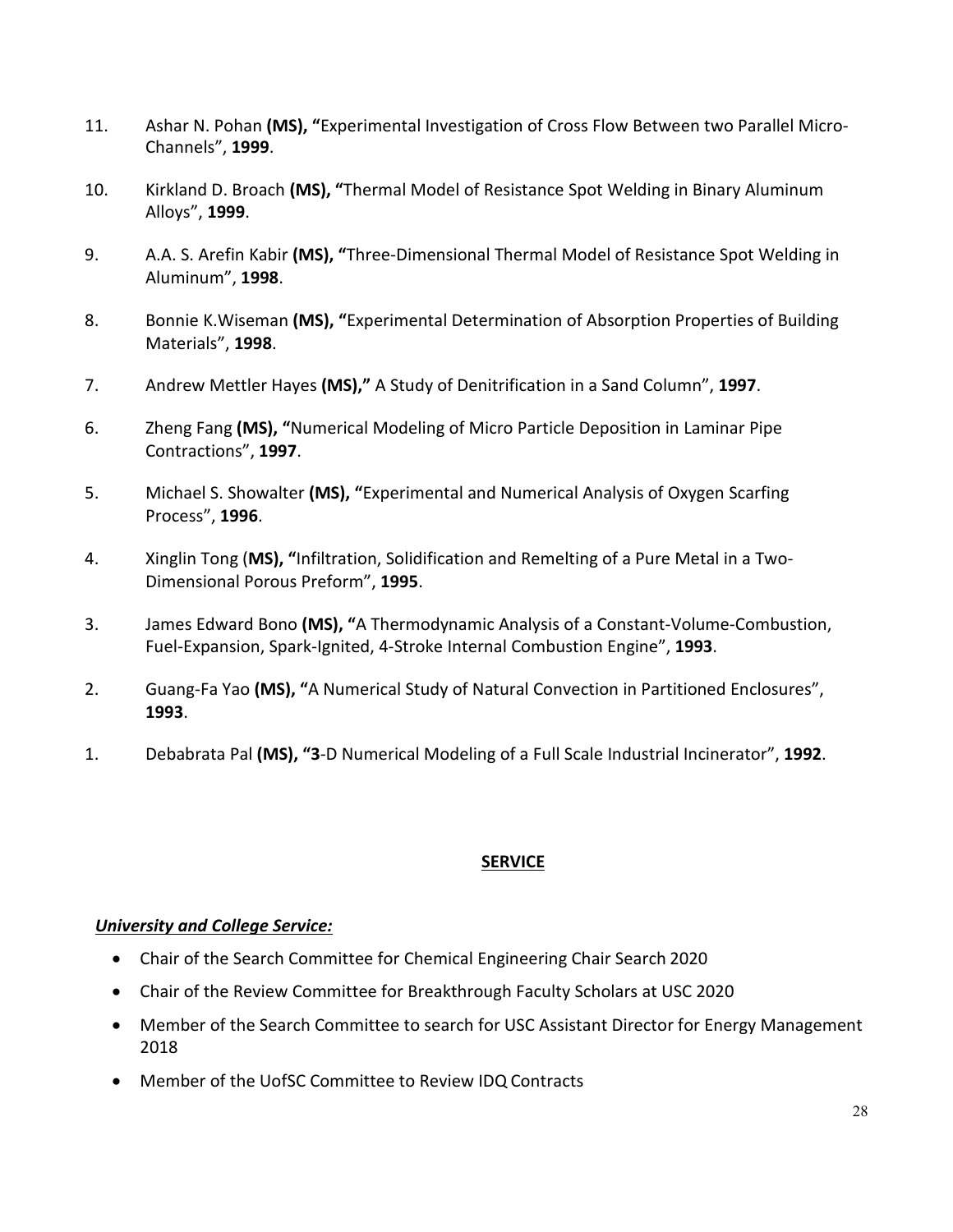- Member of the Advisory Board of USC TRIO program (20011-present)
- Frequent Volunteer for the Big Friday, USC Scholars Social, and Honor College Social for recruiting students to CEC (2006 – present)
- Volunteer Engineer's Day Open House (2011-present)
- Carolina Top Scholars Selection Committee member 2009 Present
- Member of Search Committee to search the Director TRIO programs at USC, 2017
- Chair of the Search Committee for Chemical Engineering Chair Search 2011
- Member of Review Committee for Breakthrough Faculty Scholars at USC 2017 and 2018.
- Chair, Undergraduate Studies Committee and Director of Undergraduate Studies, Department of Mechanical Engineering (2003- 2006)
- Senator, University of South Carolina Faculty Senate
- Faculty Advisor ASME, student chapter at the University of South Carolina
- Chair, College of Engineering & Information Technology Grievance Committee (1996-1997).
- Member, University of South Carolina Instructional Development Committee
- Chair, Mungo Teaching Award Selection Committee
- Member of the University of South Carolina Diversity Task Force (2009-2011), Chair of the Research, Scholarship and Creative Activities Sub-Task Force.
- Faculty Advisor National Society of Black Engineers, USC Chapter (1991-2000)
- Made Presentation at the Industrial Advisory Board Meeting in April 2000, 2006-present.
- Member of the Departmental Graduate Studies Committee (1999-2006)
- Member Departmental Faculty Search Committee, select qualified candidates for the NSF/EPSCoR project (Fall 1996)
- Chair, Department of Mechanical Engineering Facilities and Equipment Committee (1999 2001)
- Member, College of Engineering & Information Technology Research Advisory Committee
- Liaison between local high schools. Organized Science Olympiad, Engineering experience for Benjamin E. Mays Academy. Helped with recruiting and retention of Minority and Women student- College of Engineering Interim Dean for Minorities and Women (01/1997 – 12/31/97)
- ABET Committee, Department of Mechanical Engineering (1997 1998)
- Departmental Faculty Search Committee, Department of Mechanical Engineering (Fall 1995, 1997 - 1998)
- EIT Committee, College of Engineering (1996 1997)
- Grievance Committee, College of Engineering (1996 1997)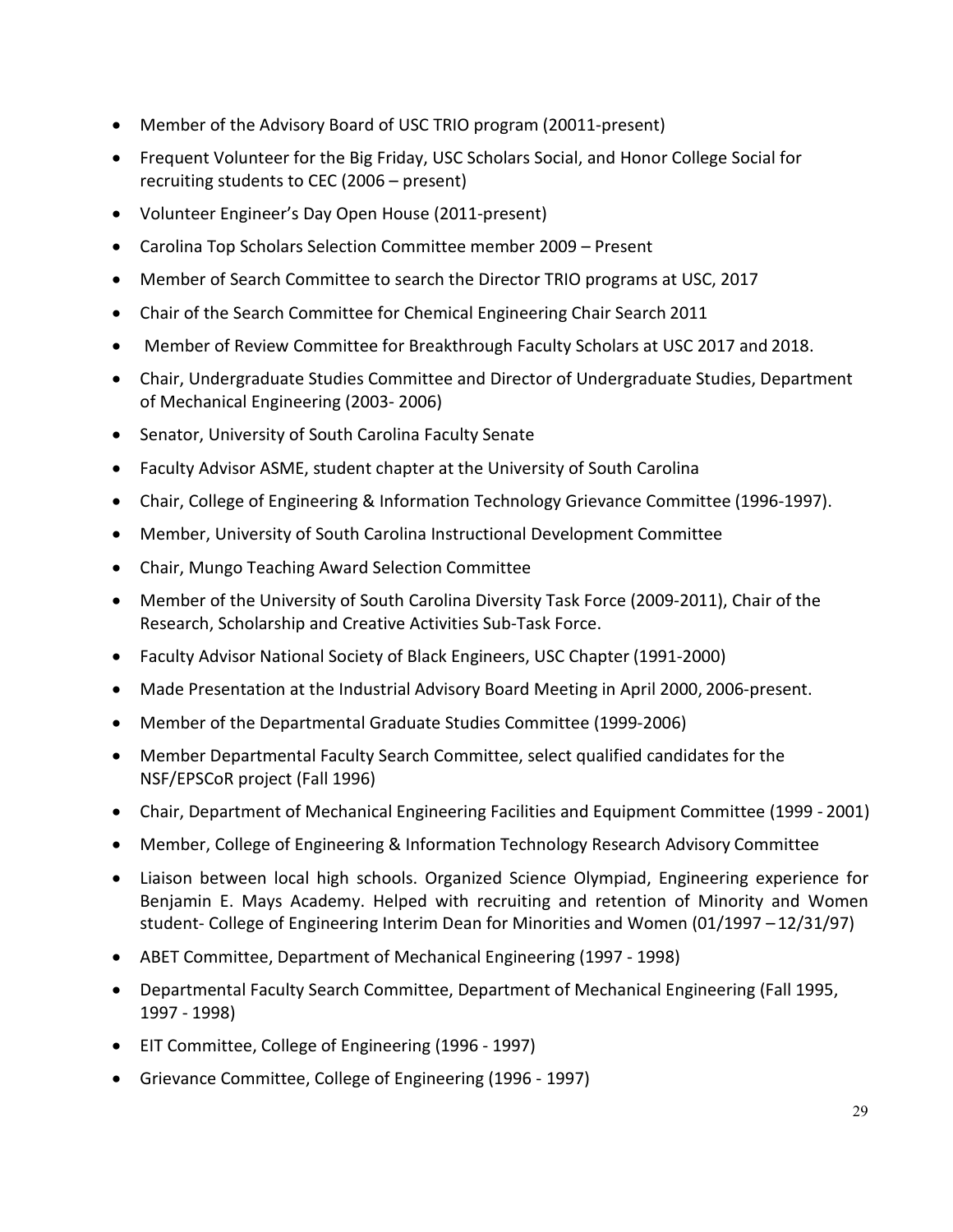- Undergraduate Curriculum Committee, Department of Mechanical Engineering (1996 1997)
- Strategic Planning Committee, Department of Mechanical Engineering (1994 1997)
- Chair Seminar Committee, Department of Mechanical Engineering (1993 1998)
- EIT Review Course (Fluid Mechanics), College of Engineering (1991 1994)
- College of Engineering Petitions Committee (substituted Dr. J. Morehouse), Evaluation of Petitions made by students (Spring 1994)
- Action Committee on Graduate Course offerings, Department of Mechanical Engineering (1992 - 1993)
- Seminar Committee, Department of Mechanical Engineering (1990 1992)
- Publicity Committee, College of Engineering (1991 1992)
- Secretary Dept. Faculty, Department of Mechanical Engineering (1990 1991)
- Research Advisor to 6 Students (Minority Students are given Research Experience to Encourage them to Pursue Graduate Education), USC McNair Program (Summer 1994)
- Accompanied 12 Students to the RSC, ASME, Charlotte, NC, ASME, USC Chapter (April 7 9, 1994)

### *Other Service:*

- Judge SECME Mouse Trap Car Competition (Spring 2000)
- Judge, SCAMP research presentations (summers 2000 and 2001)
- Member, ASME Heat Transfer Division K-15 and K-20 Committees (1997 Present)
- Member, ASME Heat Transfer Division (K-15) Committee on Applied Heat Transfer (1997 Present)
- Secretary, Midlands Section ASME (1994 2002)
- Judge, High School Science Bowl Organized by DOE & Cray Computer (1992 and 1993)

### **TECHNICAL REVIEWER OF:**

ASME Journal of Heat Transfer International Journal of Heat and Mass Transfer Journal of Numerical Heat Transfer Journal of Supercritical Fluids AIAA Journal of Thermophysics and Heat Transfer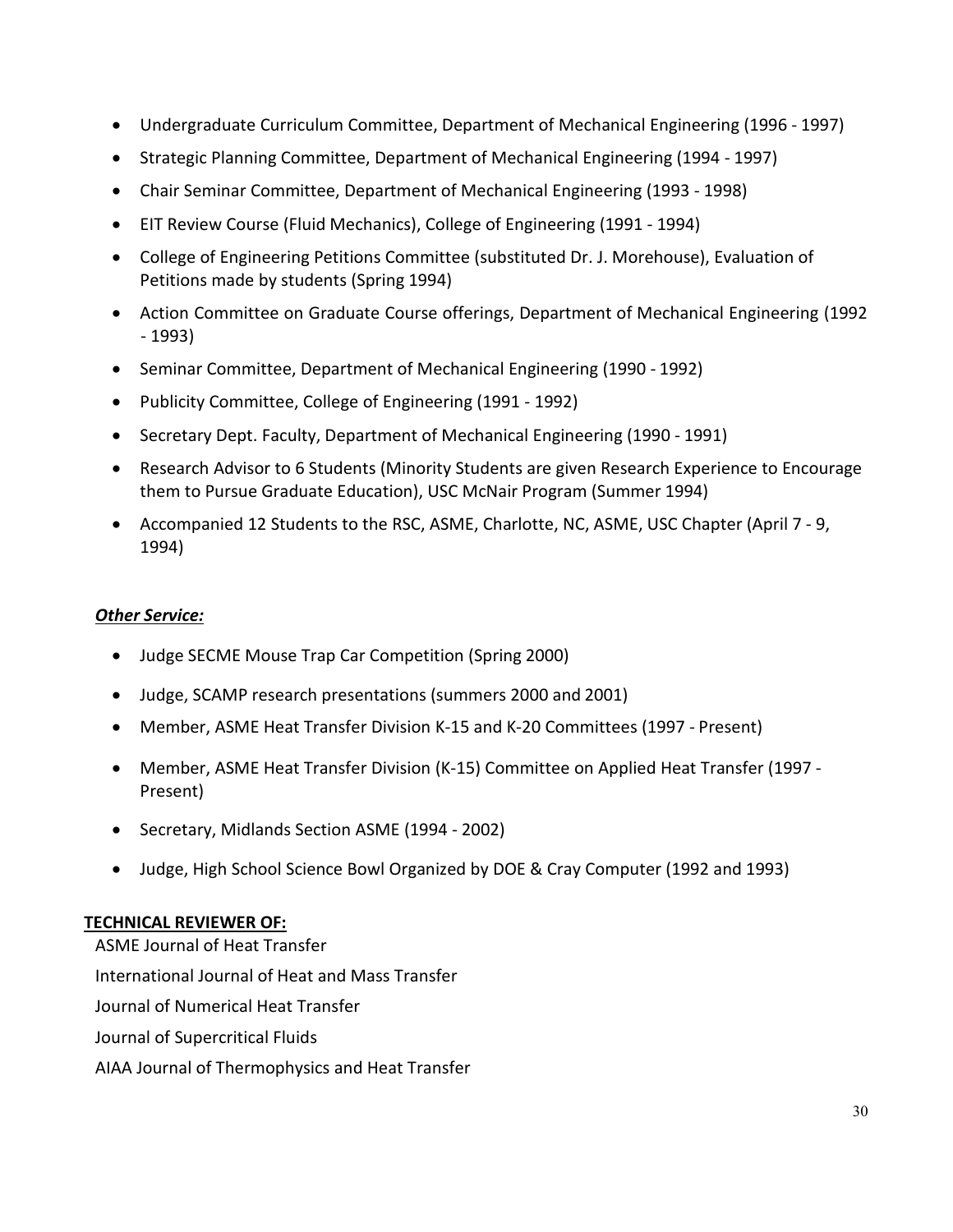Journal of Science and Technology of Welding and Joining Journal of Mechanical Engineering Research and Development Metallurgical and Materials Transactions Heat and Mass Transfer ASME Journal of Solar Energy Engineering

# **TECHNICAL SESSIONS ORGANIZED (includes obtaining referees for papers):**

- KCR (K Committee Representative for HTD K-15) for the ASME Heat Transfer Conference, LasVegas, NV., 2003.
- Organized and Chaired the 3 sessions on "Transport Phenomena during Manufacturing and Material Processing" at the 2003 ASME Heat Transfer Conference, Las Vegas, NV 2003.
- Organized and Chaired a session on "Computational Heat Transfer in Porous/Composite Media and Heat Exchangers" at IMECE 2003, Washington, DC
- Organized and Chaired a session on "Transport Phenomena in Multi Scale Processes" at IMECE 2003, Washington, DC
- Organized and Co-Chaired the session on "Multiphase Flow and Heat Transfer in Manufacturing and Materials Processing" at the ASME IMECE 2002, New Orleans, LA
- Organized and Chaired the session on ""Numerical Methods for Porous Media" at the 1999 ASME National Heat Transfer Conference, Albuquerque, NM.
- Organized and Chaired the session on "Transport Phenomena in Material Processing and Manufacturing" at the 2000 ASME National Heat Transfer Conference; Pittsburgh,PA.
- Organized and Chaired the session on "Computational Methods In Materials Processing" at the ASME IMECE 2000, Orlando FL
- Organized and Co-Chaired the session on "Multiphase Flow and Heat Transfer in Manufacturing and Materials Processing" at the ASME IMECE 2000, Orlando FL
- Chaired a session on "Computational Heat Transfer in Materials Processing with High Energy Density" (Khan, Amin, Andrews) at the 2001 ASME National Heat TransferConference.
- Organize and chaired a session on " Computational Development of Multiphase Transport in Porous Media" at the 2001 ASME IMECE (Amin/Khan)
- KCR for the ASME Heat Transfer Conference, 2003 in Las Vegas, NV
- K-committee Representative (ASME HTD K-20) for National Heat Transfer Conference 2000.
- Session Chair of National ASME Conferences (NHTC 2000, IMECE 2000)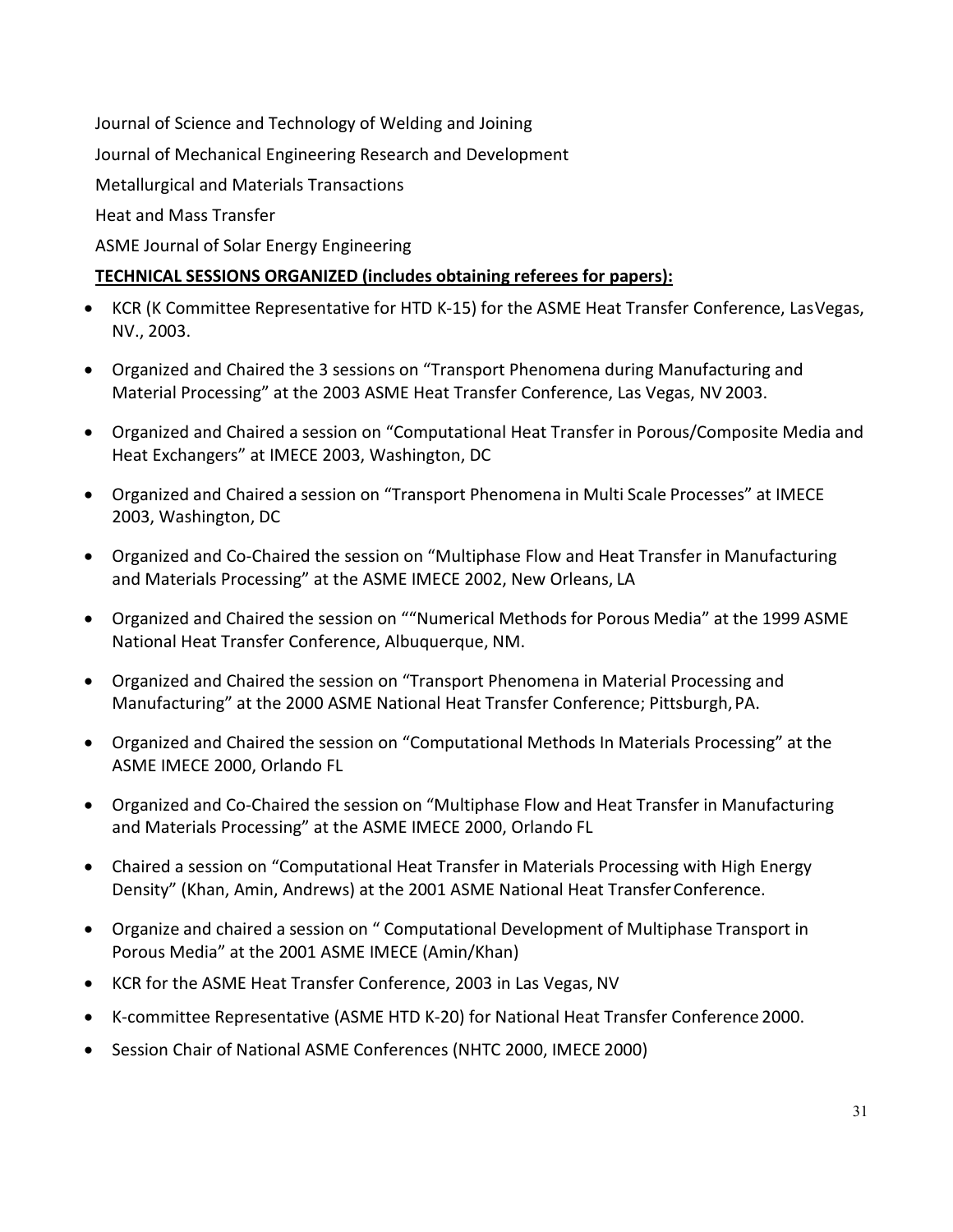#### **LEADERSHIP ACCOMPLISHMENTS**

Professor Khan has been the Chair of the Department of Mechanical Engineering at the University of South Carolina (USC) since 2007; prior to that he served as interim chair for two years. The department has seen unprecedented growth and stature under his leadership, and is now number one in undergraduate enrollment, research expenditures, faculty size, and journal publications in the College (Appendix, Figures 1 - 4). The following are highlights of growth during his Chairmanship:

- Undergraduate student enrollment almost tripled from 300 to 866; and graduate student enrollment increased from 74 in 2006 to 161 in 2017.
- Annual research expenditures increased from \$4.2 million (\$200k / tenure track faculty) in 2006 - 2007 to \$10.5 million (\$275 k / tenure track faculty) in 2016 - 2017.
- Scholarly journal publications increased from 60 (2.86/tt-faculty) in 2007 to 168 (~5/tt-faculty) in 2014.
- Prof. Khan's initiative resulted in a new MS/ME degree program in Aerospace Engineering the only Aerospace degree program in South Carolina. A proposal for undergraduate Aerospace program is now submitted to SC Commission on Higher Education (CHE)
- Mechanical Engineering was ranked  $31<sup>st</sup>$  among PhD granting universities by the National Research Council (NRC).
- Tenure track faculty members have increased from 21 to 34.
- Two junior faculty members have earned tenure and early promotion to full professor, while four other assistant professors have recently earned tenure and promotion, one of them won the NSF Career Award.
- The department hired 4 SmartState Chairs (one SOFC, two Nuclear Engineering and one Multi-Functional Materials and Structures). Professor Khan was the PI/Co-PI of the two successful Nuclear Engineering SmartState Chair proposals.
- The Nuclear Engineering program has grown from two to five full time faculty members.
- An active Industrial Advisory Board representing major employers such as SCE&G, DuPont, GE, Duke Energy, Westinghouse Electric Company, Michelin, Savannah River Lab, and Gulf Stream (for complete list please visit [http://www.me.sc.edu/about/iab.html \)](http://www.me.sc.edu/about/iab.html) has been established.
- The department was successfully reviewed by the Accreditation Board of Engineering and Technology (ABET) in 2006, 2012 and most recently 2018.

#### **CONTRIBUTION TO MULTIDISCIPLINARY RESEARCH ACTIVITIES**

Professor Khan been successful in growing research, the department as a whole has seen unprecedented growth in funding and scholarly publications. I have served as PI or co-PI on grants totaling \$24.4 million. Of the recent grants, he serves as PI for a \$4.8 million grant and as co-PI on